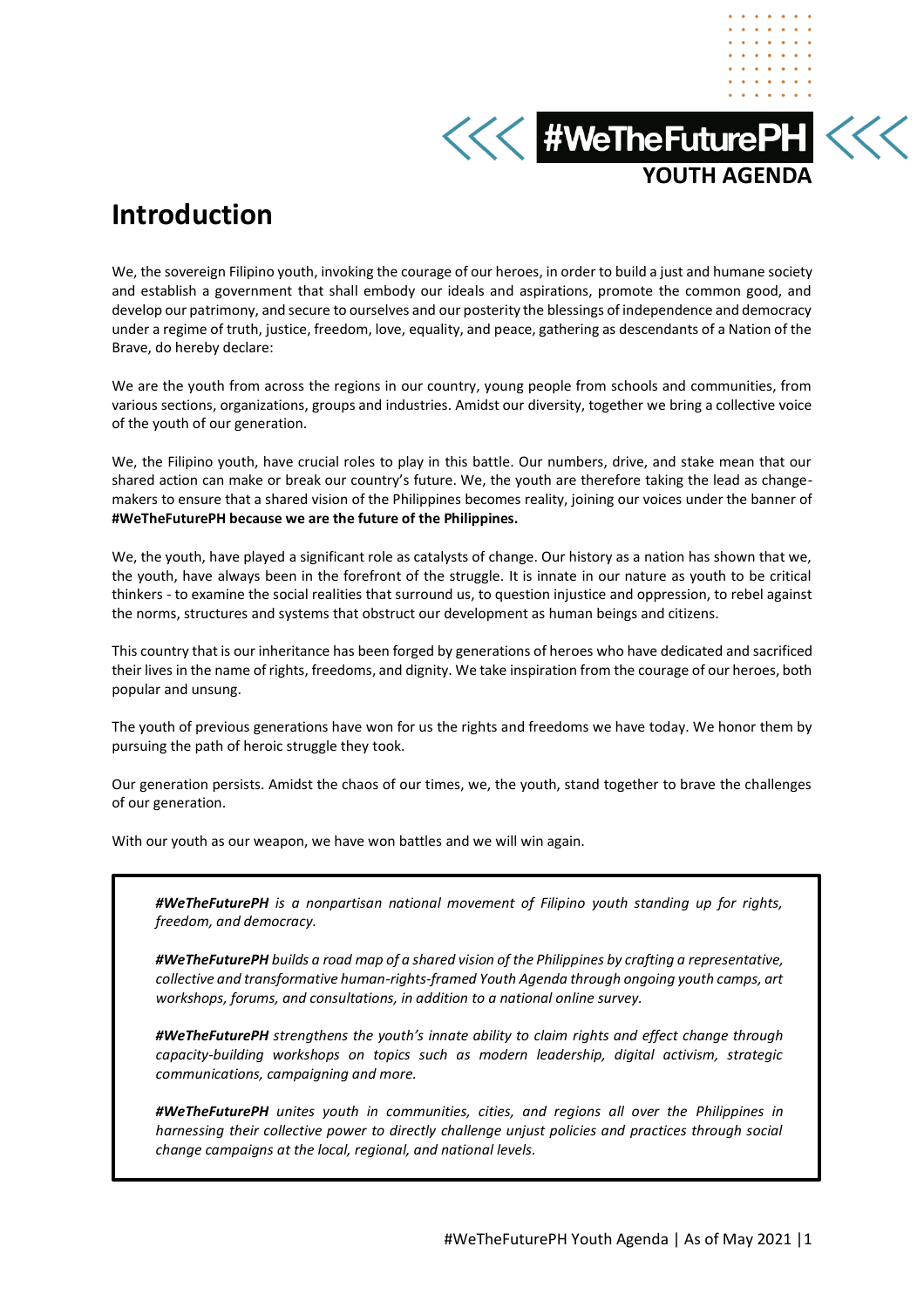# **The Youth Agenda**

We, the youth, embrace our role as agents of change.

We actively and strategically build a roadmap towards the realization of our vision through a representative, collective and transformative human-rights framed youth agenda.

The Youth Agenda as our shared vision as the Filipino Youth shall direct our strategic actions in the battles we will fight for and win. The Youth Agenda we carry is our labor of love for the country. It was born out of the initiative of youth leaders representing various youth groups across the country that convened in a series of youth summits, camps, assemblies and forums nationwide.

We face the battle for our future with our Youth Agenda as our weapon. With our 20 million-strong vote, we wield our power to create positive social change.

Knowing that the future does not happen overnight, the change that we are seeking must be realized in stages: immediate actions, short-term results, and long-term solutions. We, the youth, must build momentum and foundations so that our vision can become reality.

The #WeTheFuturePH youth agenda holds three characteristics imprinted in its core – representative, collective and transformative.

#### **Representative**

It is the agenda of the Filipino youth, by the Filipino youth, and for the Filipino youth. The voices of the youth themselves from all regions and sectors are represented in the document. It is advocated by these same Filipino youth, assuring general, national, and specific, regional issues to be surfaced.

#### **Collective**

The agenda is the expression of unity of the Filipino youth. Not an individual, nor a lone organization does the building of the agenda. It was done, and will continue to be done collectively through consultations and collaborations with as broad a network as it can reach. It connects the individual youth to the broader youth sector to collaborate and create strategies for action. It actively engages with the community both in forming and campaigning the agenda.

#### **Transformative**

The agenda is our road map towards genuine social change. It is not a wish list, nor a list of rants of the youth. It's a document that offers ambitiously attainable objectives the youth proposes towards achieving the vision of the Philippines they are striving for. The youth is calling for a transformation in society and the agenda allows us a practical guide towards attaining this change.

We, the youth, choose to be proactive in that we are the ones setting the agenda, our vision of the Philippines. We're not only reacting to the wrongs of our nation and adjusting as we allow them to lead the way.

We, the youth, set the agenda. This is the nation we want and we, the sovereign Filipino youth, have the power to make that happen.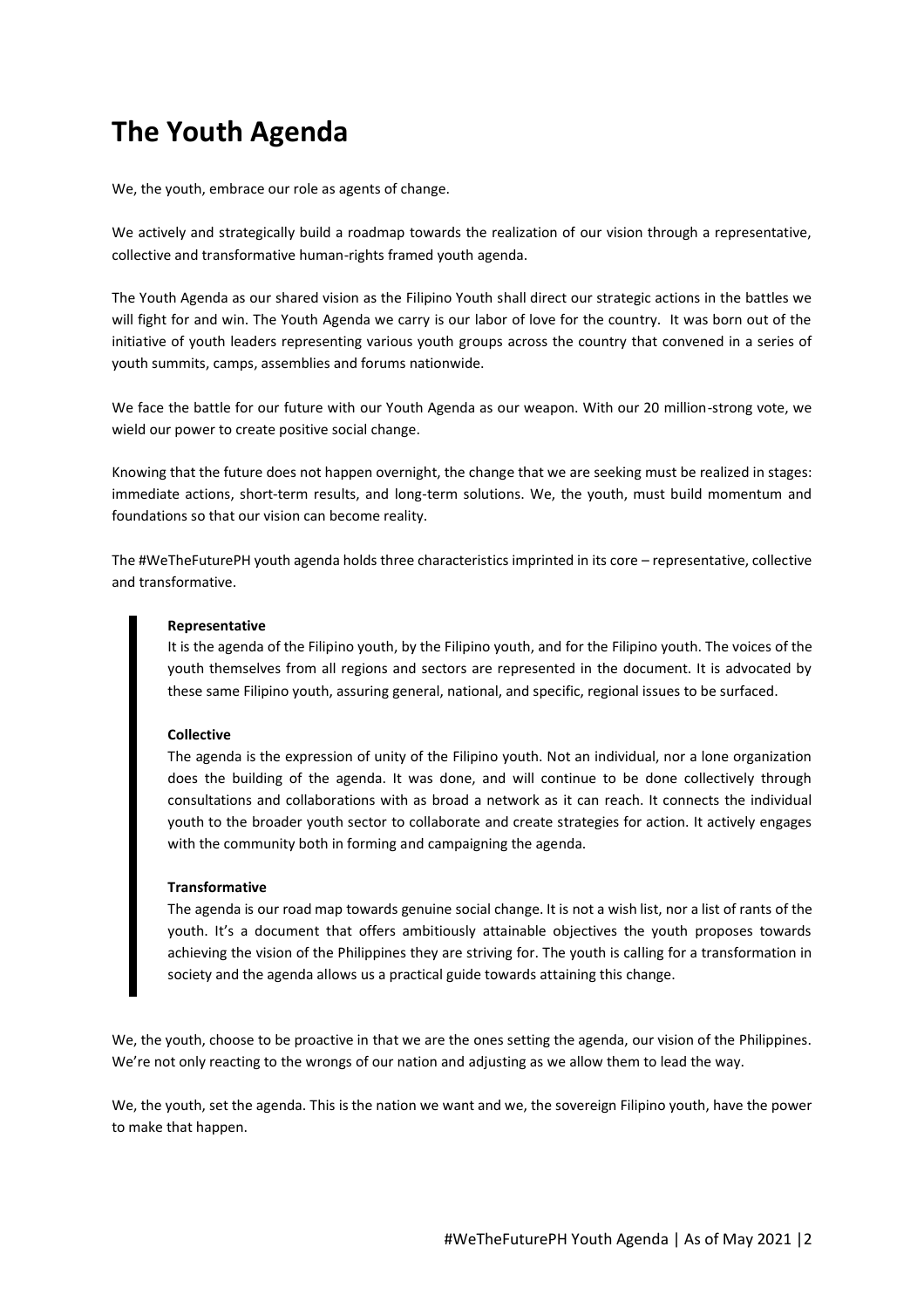# **K.K.K. – Kalayaan, Kaginhawaan, Kapatiran**

While our nationhood is reflected in our everyday life, livelihood, and lifestyle, it is also reflected in our common aspirations for freedom, progress, and solidarity.

We see it in our **Kalayaan,** our everyday freedoms that allow us to actively participate in building our nation. We aspire for the genuine empowerment of the citizenry.

We struggle for a comfortable and convenient means of living, the struggle for **Kaginhawaan**, where our welfare is secure and every day is a step towards our full development as a people

We strive for acceptance, respect, and solidarity with every equal member of our society---our humble act of striding towards **Kapatiran.**

**We fight for these things because these are our basic fundamental human rights.**

#### **Thematic Clusters**

Our agenda is framed based on the Universal Declaration of Human Rights. It follows the thematic clusters of rights enshrined in the UDHR: civil-political, economic, and socio-cultural rights. It pays tribute to the ideals of the *Katipunan*: *Kalayaan, Kaginhawaan, at Kapatiran.* 

**Kalayaan - t**hese are our civil-political freedoms, through empowering the citizenry by upholding their rights, freedoms, and dignity. **Kaginhawaan** are our economic rights through inclusive economic progress and sustainable welfare and development for all. **Kapatiran** are our socio-cultural rights through a united Filipino people that treats one another with respect, equality, solidarity, and acceptance of all.

The historic battle cry for freedom has been frontlined by the youth since, and even before, the days of the Philippine Revolution and up until today, the youth continue to rally for the vision of *KKK: Isang Pilipinas na may Kalayaan, Kaginhawaan, at Kapatiran.*

Our mission, as the Filipino youth of this generation, is to fight for a vision of a future of the Philippines where there is freedom, progress, and solidarity among its people by pursuing a rights-based agenda that represents our collective vision of social transformation.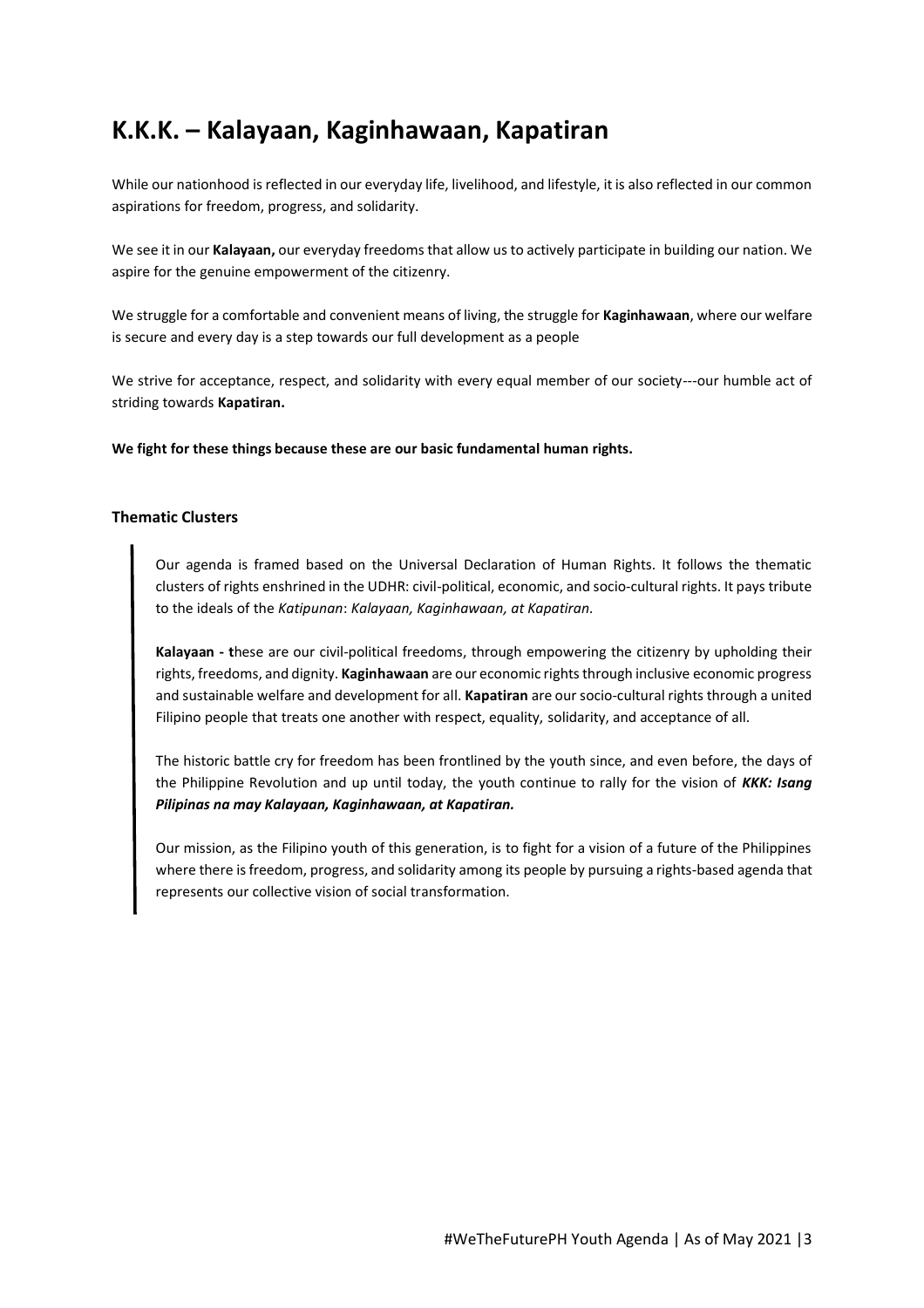# **KALAYAAN**

*Empowering the citizenry by upholding their rights, freedoms, and dignity*

## **Human Rights everywhere, at all times**

*We, the sovereign Filipino youth, believe in the fundamental rights of every person. This world is not our ideal, but it is the one we live in and the one we will inherit. Universal measures have been thought out, considered, and formulated to continuously try to address these wrongs. We need to be able to trust and hold accountable those in power to stick to their word and responsibilities to genuinely protect and ensure equality and fairness in how each and every one of us lives.*

## **Fulfilment of state obligations to international human rights law, standards, treaties and conventions that promote, protect, and defend human rights.**

- Ratify all international human rights instruments such as, but not limited to, the International Convention for the Protection of All Persons from Enforced Disappearances; Convention on the Rights of the Child (CRC) Optional Protocol on Communications, ESCR Optional Protocol and the ILO Convention No. 169 concerning Indigenous and Tribal Peoples in Independent Countries.
- Re-ratify Rome Statute of the International Criminal Court.
- Fully comply with the international obligation to submit periodic reports before the United Nations Human Rights Committee.

### **Protection of human rights defenders**

- Enact the Magna Carta for Protection of Human Rights Defenders.
- Enact the Human Rights Defenders Bill into Law.
- Safeguard the rights of human rights defenders by putting a stop to the practice of terrorist-tagging, red-tagging, and political persecution of dissenters and progressive groups and individuals.

# **Civil Liberties and Civic Spaces**

### **Protection of citizens' right to freedom of expression, peaceful assembly. and association**

*We, the sovereign Filipino youth, believe in the need and purpose of expressing oneself, in coming together and collectively expressing the experiences we go through, - the devastating and the joyous, through praise and likewise, through criticism in any and all forms. We shall fight for a country free to voice dissent and ideas without fear and for our right to speak out as individuals and as communities, be protected, encouraged, and heard. We condemn the threats, the lies, and attacks against those who speak the truth and unite in action. We shall organize and build an army to uphold our civil liberties and reclaim our civic spaces online and offline.*

- Enact a legislation to make red-tagging a criminal offense.
- Provide mechanisms that assure citizens dissent without fear of government retaliation or suppression.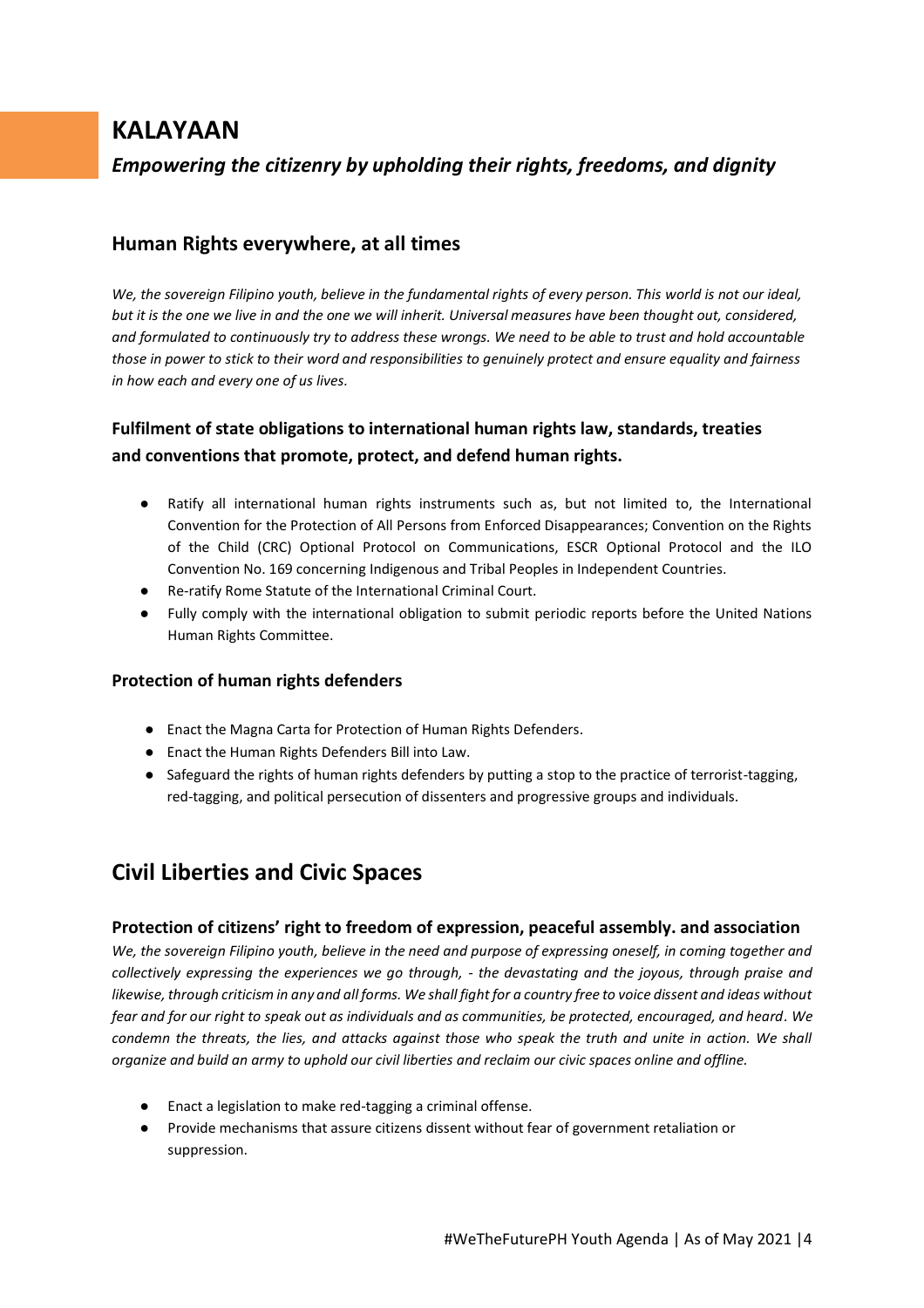Repeal the Anti-Terrorism Law of 2020 and replace it with a legislation that is better at ensuring that no person will be unjustly persecuted based on his/her political ideology or belief, for as long as that belief or ideology does not translate into violent acts that endanger the life and human rights of others.

## **Safe, free and, empowered media**

*We, the sovereign Filipino youth, stand on the side of truth in these times of lies and deception. We pledge to hold the line by supporting those who experienced threats, harassment, and violence for upholding press freedom. We condemn the attacks against the truth such as media suppression, orchestrated spreading of disinformation, and the weaponizing of trolls to lambast dissent. We believe that an attack against the watchdogs of our society is an attack on every Filipino's capacity to speak truth to power. We demand for a safe environment with accessible and credible information through an independent and empowered media.*

- Repeal the Campus Journalism Act and replace it with the Campus Press Freedom Act to promote academic freedom and freedom of expression and provide for the financial capacity of student publications.
- Enact proposals such as the "Magna Carta for Journalists" and reject provisions that will impose government control or regulation on journalists and publications.
- Direct the Presidential Task Force on Media Security to provide public access on the data related to the killings and all forms of repression to media personnel.
- Monitor and investigate physical, financial, and legal attacks and threats against journalists and publishers from state and non-state entities.
- Extend the privileges and rights on the freedom of the press and freedom of information to prevent the government from barring members of the mass and popular media from covering key and critical official government functions and issues.

### **Public access to accurate, credible, and complete information**

*We, the sovereign Filipino youth, acknowledge that in this age of information, knowledge is power. The process of accessing and acquiring new information today has removed traditional obstacles to information such as inaccessibility, but on the other hand, made it susceptible to misinformation and disinformation. Together, we rally for effective public access to accurate, credible, and complete information for all.*

- Strongly enforce the Freedom of Information Order that sufficiently promotes transparency and accountability in the national and local government.
- Streamline the processes and requirements of the Freedom of Information Executive Order.
- Investigate ICT/Internet policies which render restriction to exercise the right to freedom of information and expression.
- Investigate and penalize government officials and agencies who engage in misinformation and disinformation.
- Strengthen the avenues and platforms where the public can access credible and accurate public documents.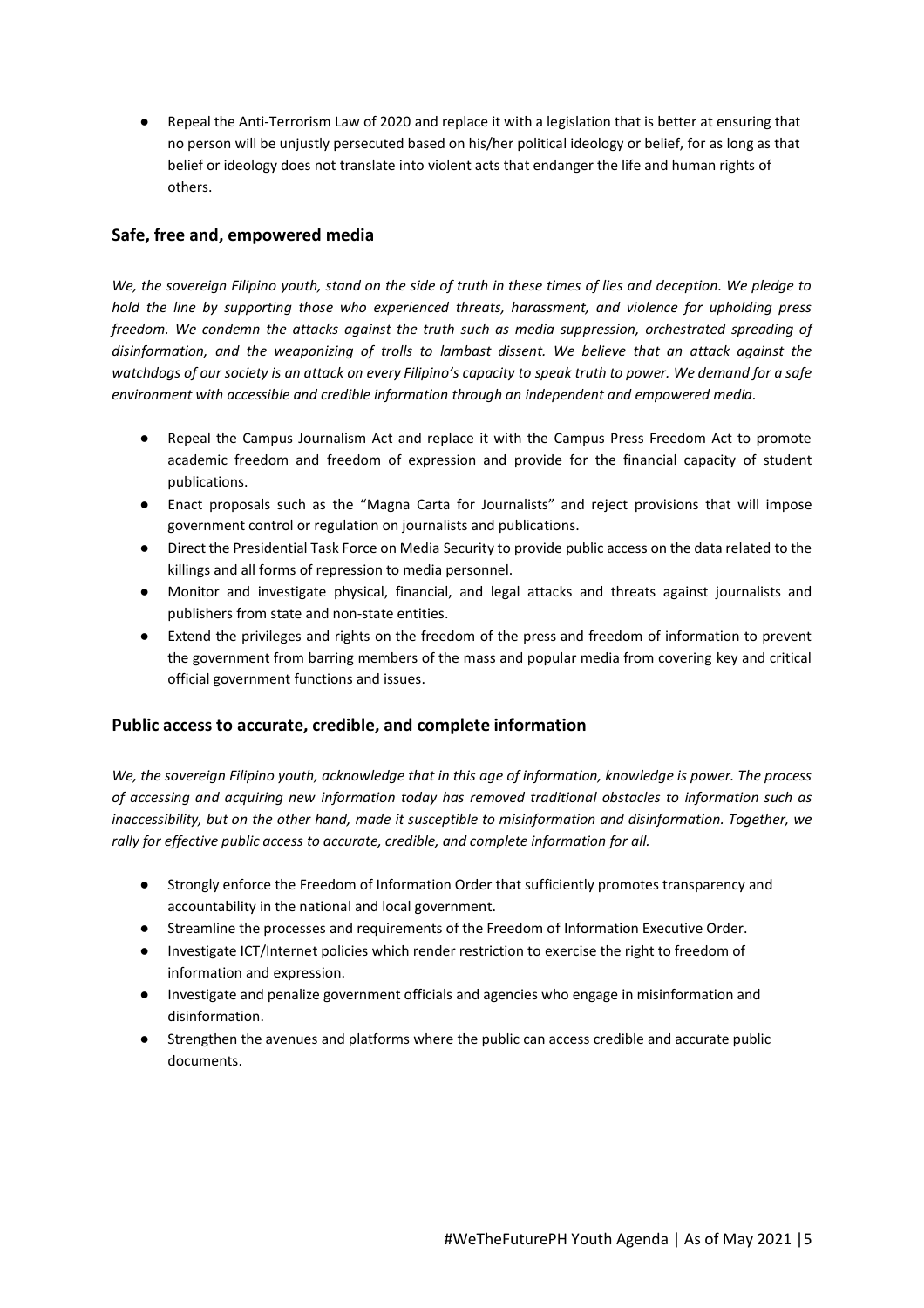## **Protection of the right to privacy of citizens**

*We, the sovereign Filipino youth, live in an age where each innovation in technology aims to ease the ins-andouts of the society we live in. But no compromise in safety and privacy should be overlooked in the name of convenience. We believe in the right of every Filipino to their privacy and maintain control and security over their personal information.* 

- Uphold citizens' right to privacy in all State laws, policies, programs and operations.
- Protect citizens' rights against unlawful surveillance.
- Implement an oversight and accountability mechanism for police and intelligence agencies guided by robust legal framework that upholds principles of integrity, legitimacy, proportionality and necessity to ensure that any interference with privacy is targeted and not arbitrary, as well as legislate for prior judicial authorization, independent oversight, user notification, and access to remedy in case of violations.
- Review all laws and policies affecting the privacy of data to ensure security measures are set against data breaches.
- Ensure appropriate safeguards against expansive surveillance capabilities of government and its inability to secure against data breaches in the efforts to establish a National ID system.

# **Justice and the Rule of Law**

*We, the sovereign Filipino youth, are devastated by the violence and bloodshed spreading across our nation. We call to end the State's current "war on drugs" that has taken the lives of thousands of Filipinos, including children and has victimized mostly the poor. We condemn the killings and threats to activists, farmers, workers, indigenous peoples and artists in the name of warrantless "terrorist crackdowns" and red-tagging. We refuse a society that does not value human life. We, the youth, shall never tolerate an environment where children are branded as criminals and will grow up in violence.*

*We, the sovereign Filipino youth, stand on the side of justice. We yearn for a country where killings are not normalized and emboldened, and where perpetrators of these crimes are held to account. We oppose the prevalence of populist rhetoric; fear-mongering capitalizing on mistrust on our democratic institutions; undermining of the Rule of Law; impunity and the failures of the justice system; the politicizing of the legislative, the military and security agencies and the Supreme Court. As the spate of violence and impunity continues, we, the youth, demand the government to uphold the rule of law - our right to due process, to a fair and just trial, and to equal protection before the law.*

### **Strict implementation of laws and policies against human rights violations**

- Oblige all government agencies to stringently comply with the Anti-Enforced Disappearance Law, Anti Torture Act, and on laws on criminal procedures.
- Compel the security and judiciary sector to stop the extrajudicial killings, unlawful arrests, illegal detention, torture and other forms of cruel, inhuman and degrading treatment.
- Reject proposals to reinstate the death penalty.
- Resist all proposals to lower the minimum age of criminal responsibility.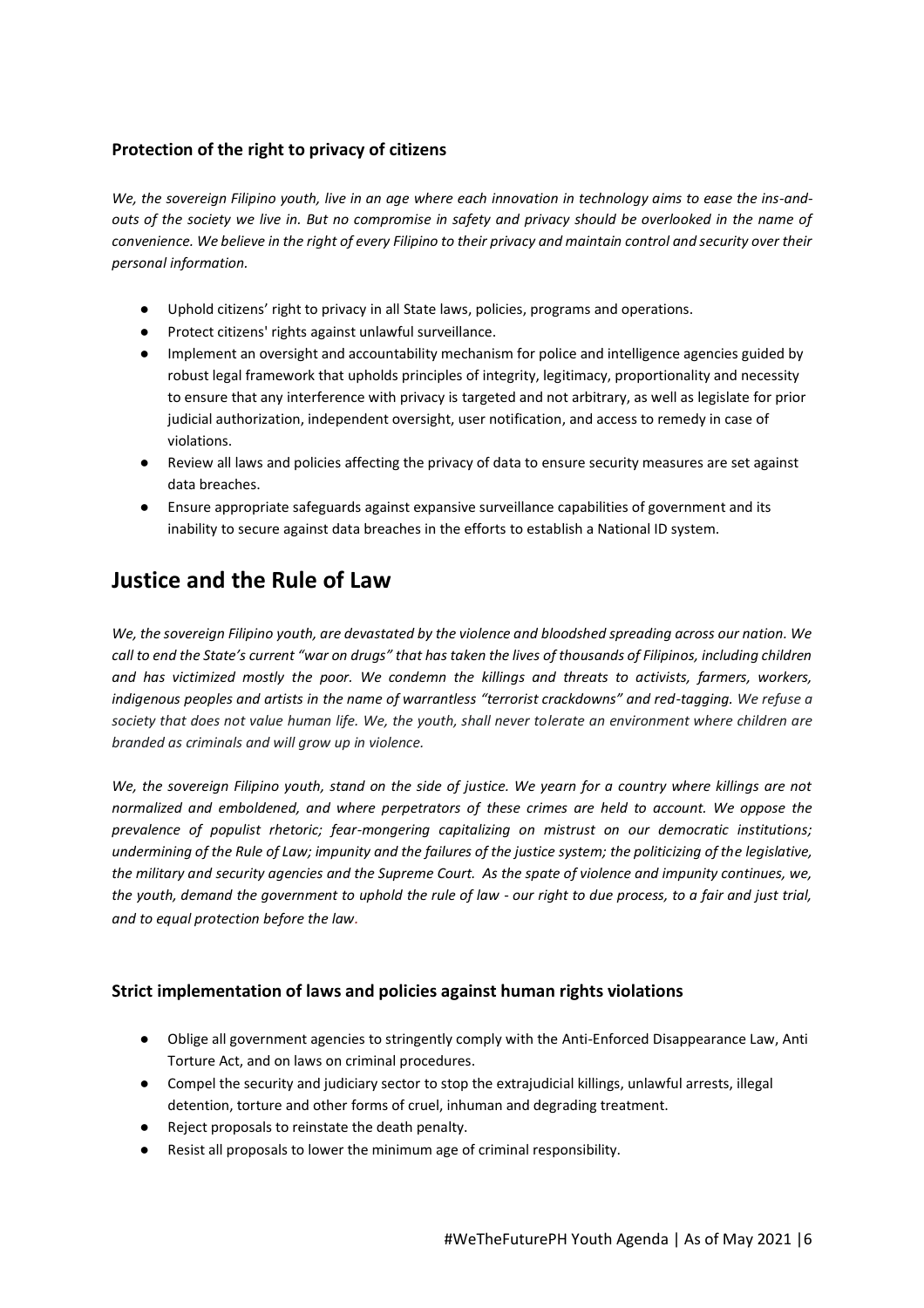### **Equal access to a fair and efficient justice system**

- Push for continuous institutional reforms that will ensure delivery of swift, fair, and equal justice.
- Enforce filing civil and criminal cases against perpetrators of the victims of the war on drugs.
- Review the current witness protection program towards its strengthening and with a view of securing justice for the victims of Human Rights Violations through the enrollment into the program of credible witnesses who would otherwise not be motivated to give their testimony.
- Ensure transparency on court procedures and access to information.
- Improve court efficiency and processes to prevent delay of justice.

## **Effective implementation of full range of services to achieve justice**

- Sensitize courts to ensure testimonies of sensory disabled people are documented properly.
- Review, improve, and invest in correctional and detention facilities to meet human conditions and international standards.
- Introduce effective measures to have a national quick response hotline whereby families of victims of arbitrary or warrantless arrests can access and seek recourse through a quasi-independent body.
- Increase access to legal aid especially of the poor and the marginalized sector.
- Strengthen and promote restorative justice programs and mechanisms.
- Build the capacity of the Katarungan Pambarangay and recognize and strengthen indigenous practices as a community-based mechanism towards achieving justice.

### **Adherence to the rule of law at all levels towards accountability and ending impunity**

- Strengthen the independence of oversight agencies like the Ombudsman, CHR, and COA and the monitoring mechanisms of gross HR Violations including but not limited to Torture, Extra-Judicial Killings, Enforced Disappearances.
- Enforce that the arrest and detention procedures followed by the police and military comply with local and international human rights laws and standards, by implementing appropriate sanctions for those who fail to follow such human rights-based procedures.
- Ensure the transparent, independent, judicial investigations of any credible allegations against anyone suspected of enforced disappearances and extrajudicial executions, particularly those who are deemed untouchable because of their political, economic or military positions.
- Hold accountable government and military officials who have committed human rights violations in the Philippines especially counterinsurgency efforts.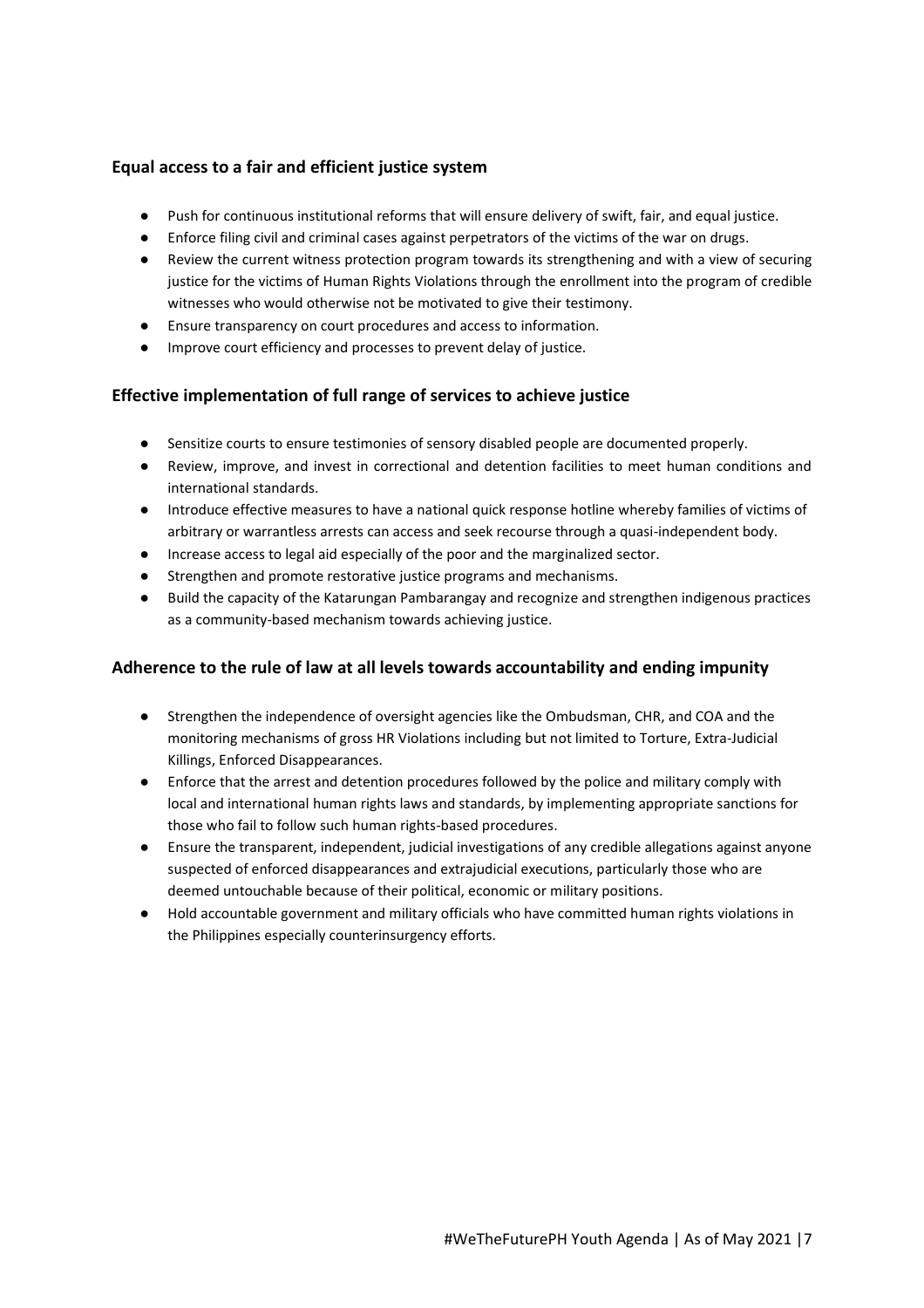# **Transitional Justice, National Reconciliation, and Healing**

*We, the sovereign Filipino youth, heirs to the brave youth of the past, vow to #NeverForget their sacrifices and struggles to keep our country free from the iron fist of tyranny. United, we say #NeverAgain to an authoritarian rule that tramples on the rights and liberties of our people. We shall remain vigilant and resist all persons and policies that attack the rights, freedoms and dignity of all. Just as individuals experience trauma and suffering, as does a nation. Through the strengthening of our collective memory shall we strive towards genuinely learning from our history to finally heal and rebuild our nation. Only through true acknowledgement and accountability can we truly achieve true progress.*

### **On the Marcos Era Martial Law**

- Intensify efforts on truth-seeking and truth-telling.
- Provide correct and critically vetted information on textbooks and other materials on the Martial Law era in the Philippines.
- Push for the implementation of the critical study of Martial Law in the Philippines to be integrated in the academic curriculum from primary to tertiary level.
- Safeguard the human rights victims of the Marcos-era Martial against re-victimization due to insensitivity to their plight by putting an end to historical revisionism and political distortions.
- Open government archives to allow truth-telling on human rights violations and atrocities done during Martial Law.
- Fully provide reparations to victims of the Marcos-era Martial law violations as established by the Human Rights Victims' Claims Board (HRVCB).
- Pursue actively the ill-gotten wealth of the Marcoses, the cases against the architects of the Marcosera Martial Law and perpetrators of its human rights violations.

### **Historical Injustice to the Bangsamoro People and Non-Moro Indigenous People**

- Respect the right to self-determination of the Bangsamoro people and Non-Moro Indigenous People
- Recognize narratives of grievances of the Bangsamoro as reported by the Transitional Justice and Reconciliation Commission (TJRC) and seek legal mechanisms to achieve justice for the victims.
- Review and implement recommendations by the Transitional Justice and Reconciliation Commission (TJRC) towards remedies to the historical injustices suffered by the Bangsamoro such as human rights violations, land dispossession.
- Pass and properly implement the Marawi Siege Victims Reparations Bill.
- Enact a law that will criminalize all forms of terrorist profiling, discrimination, and prosecution of Moro peoples and practitioners of the Muslim faith.
- Investigations on HRVs during the Marawi Siege.
- Actively promote and ensure the Marawi Rehabilitation efforts are just and determined by the people of Marawi.
- Ensure the Marawi Rehabilitation efforts are just and determined by the people of Marawi.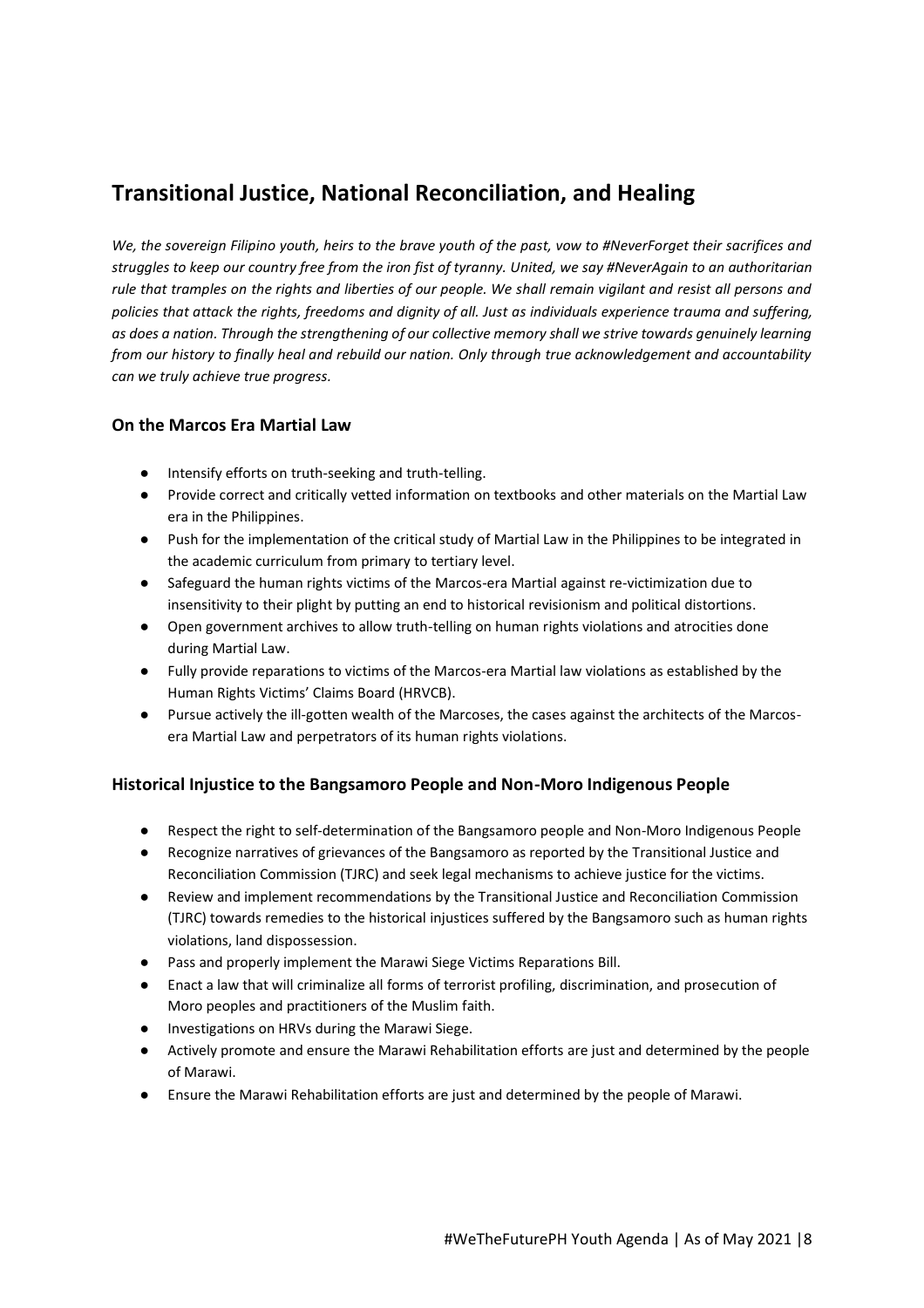# **Peace, Security, and Safety**

*We, the sovereign Filipino youth, are one with the struggle for peace and security in our communities. We recognize that the roots of armed conflict and criminality are the absence of genuine social justice and the glaring economic inequality. As long as there are Filipinos who remain unheard, unseen, unrepresented, and unable to fully harness the resources of our land and access the wealth of our nation, peace is far from us. We, the youth, vow to pursue a just and lasting peace based on the principles of justice, economic equity, and equality.*

## **Proactive and positive engagement towards a just and lasting peace**

- Uphold the safety of citizens in all military operations.
- Ensure an inclusive peace process where there is proper representation of youth and other marginalized sectors in the peace talks.
- Establish truth-telling commissions to document human rights violations experienced as a consequence of the internal armed conflicts in the country, to aid the justice and reconciliation aspects of the peace process.

### **Reduced criminality and public safety**

- Strengthen cooperation with international law enforcement agencies and other countries to curb trafficking, illegal drugs, and prevent terrorism.
- Combat the drug problem by intensifying efforts to cut off the supply and production of illegal drugs and actively prosecuting drug lords, producers, traffickers, and pushers.
- Strengthen capacity to intercept and restrain drug and human trafficking.
- Establish an effective hotline for anti-human trafficking efforts.
- Enforce concerted action and strict cooperation of national agencies and local governments in the prevention, detection, and prosecution of cases of human trafficking and illegal recruitment.
- Widen the anti-trafficking network for migrant workers to stop all forms of illegal recruitment and human trafficking without impairing the rights of Filipino citizens to travel and seek better opportunity outside the country.

### **Instituted reforms in the state security sector**

- Mainstream human rights-based and people-centered peace and security measures into policies and programs.
- Strengthen mandatory human rights training for state forces.
- Strengthen the Commission on Human Rights of the Philippines to independently monitor in coordination with Human Rights organizations the human rights of all detainees, including providing CHR personnel unimpeded access to all places of detention and all detainees.
- Disarm and disband CAFGUs and all other similar paramilitary and private armed groups.
- Strengthen local level mechanisms and programs on crime prevention and the women and children's desks in police precincts.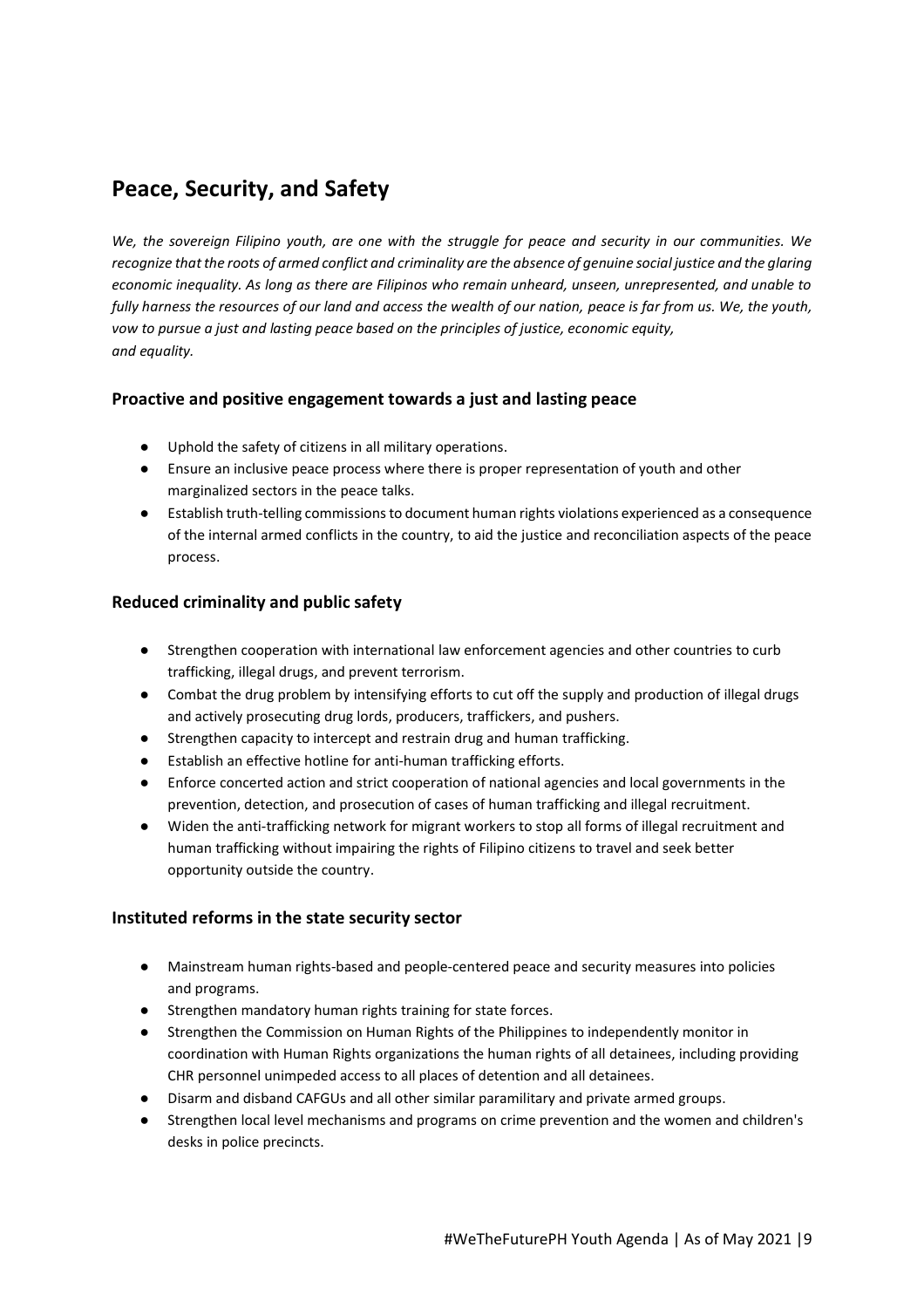● Hold the state forces accountable in the practice of arbitrary or secret detention and close any secret detention facilities in operation, including those in military camps and temporary military detachments in the countryside.

# **Good Governance**

*We, the sovereign Filipino youth, hold this government accountable to its citizens. We pledge to be vigilant in ensuring a critical and honest electoral system that is responsive to the call for good governance. We shall mobilize our ranks as citizen watchdogs to counter fake news and disinformation, to share accessible and reliable information that will help our citizens critically decide on their vote, and to protect the sanctity and secrecy of the ballot and an election process free from the dictates of guns, goons and gold.*

*We, the young citizens of this nation, shall demand and work for a government that upholds participation, responsiveness, transparency and accountability. The reforms in the Sangguniang Kabataan is a major step towards meaningful youth participation in governance. We, the youth, have been instrumental in the passage of the first legislation with an anti-dynasty provision in the history of the Philippines. And we will brave further so that power does not stay in the hands of a few families. We shall endeavor to pass a broader anti-dynasty law, to reform our political parties so they become vehicles of people's agenda.*

## **Curbing of corruption and bribery towards good governance**

- Ensure the proper implementation of the existing Ease of Doing Business Act to create robust and secure feedback systems for every LGU and national agency for users and transactors.
- Urge the legislative to pass a law to address political dynasties, such as the Anti-Dynasty Law.
- Strengthen legal reforms to push an effective and efficient Philippine Justice System.
- Enact a law that prohibits convicted corrupt officials to run for public office or be appointed in any government position.
- Strengthen deterrence mechanisms and prevention measures against corruption.
- Contextualize government services according to local cultures and languages.
- Make laws, policies, regulations, more accessible to the public.
- Ensure the full implementation of the SK Reform Law and fast track release of the SKs budget while strictly adhering to all transparency and accountability mechanisms.

### **Effectivity, accountability and transparency of government services,**

#### **processes and transactions**

- Create a unified, centralized, and harmonized government database containing all pertinent government transactions that is readily accessible to the public and other accountability entities, without compromising data privacy and national security.
- Implement regulatory reforms for effective service delivery and increase productivity of the public sector.
- Institutionalize response and feedback mechanisms in government.
- Enhance the country's e-government system as a vital tool for good governance.

### **Strong democratic institutions**

- Oppose any proposal for charter change that is not the result of inclusive and transparent public consultations.
- Institutionalize public participation in decision-making processes at all levels of governance.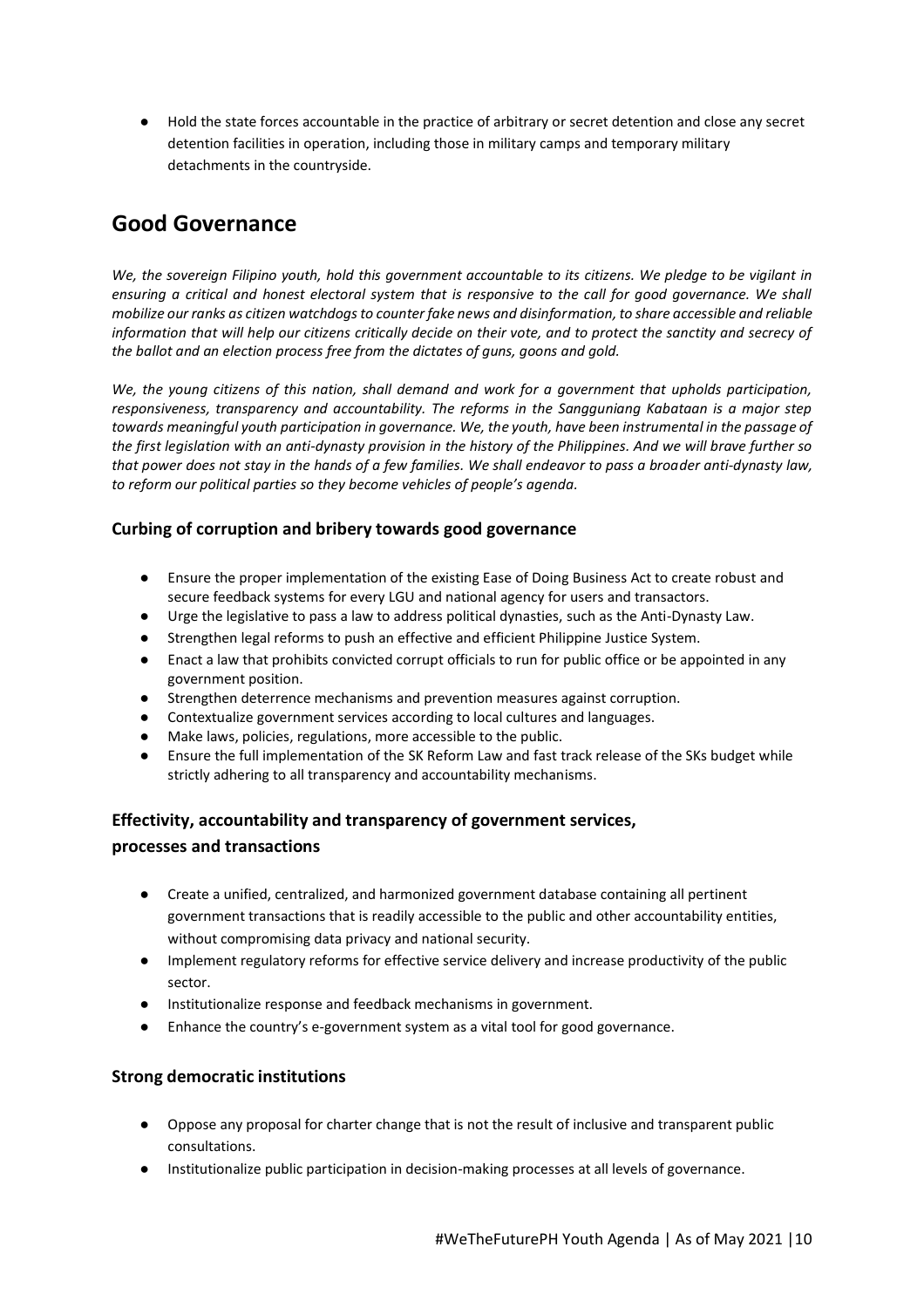- Implement electoral reforms to strengthen political parties as avenues for political participation.
- Instill reforms in campaign financing towards leveling the playing field between candidates who have and those who don't have money to finance their candidacy.
- Implement finance reforms in transparency in campaign expenditures and sources of funds.

#### **Empowered local governments that contribute to national development**

- Amend the Local Government Code so that Local Government Units have the commensurate powers and resources to perform their assigned mandates.
- Strengthen local accountability measures such as check-and balances to allocation and use of resources.

## **Active political participation and representation of people especially the marginalized sectors**

- Strengthen People's Councils to guarantee consultations in programs and policies.
- Streamline and improve the accessibility of voter's registration and strengthen campaigns to encourage registration and turnout.
- Strengthen the implementation of the designated Accessible Polling Place for each local government.
- Integrate civic education in basic education curriculum and deepened in secondary education curriculum.
- Promote transparency in government processes and transactions to enable citizens to have informed decision-making.

# **National Sovereignty**

*We, the sovereign Filipino youth, shall rise against the assaults on sovereignty as a nation and claim what is truly ours. We, the youth, fought long and hard for the democracy, sovereignty, and freedom of our country. We are angered that these ideals are being twisted and corrupted to benefit those in power. We are infuriated that the freedom from colonial rule that our ancestors have fought for have easily been surrendered to colonial superpowers that bully our government into submission.* 

*Our lands and seas are also being sold. The Filipino people are burdened by these dubious debts, even as this foreign aggressor has continued to disrespect our sovereignty in the West Philippine Seas, occupy our territory and prevent Filipinos from fishing in our own seas.* 

*We, the youth, say, "enough is enough". We will never surrender our rights, sovereignty and freedom whether from foreign aggressors into our territory, from exploitative deals with foreign countries and institutions or from power-corrupt fellow Filipinos who betray the very foundations of our nation. We, the youth, pledge to uphold our constitution, that our sovereignty resides in the people and all government authority emanates from them.*

## **Pursuit of an independent foreign policy that ensures economic,**

### **geographic and political independence**

- Firmly assert our country's claims on the West Philippine Sea.
- Refuse agreements that jeopardize national independence and interests.
- Promote transparency in the critical review the Review Foreign Trade Agreements and Bilateral Investment Treaties as well as their corresponding local economic policies to ensure their conformity with the long-term development of local industries and Filipino workers.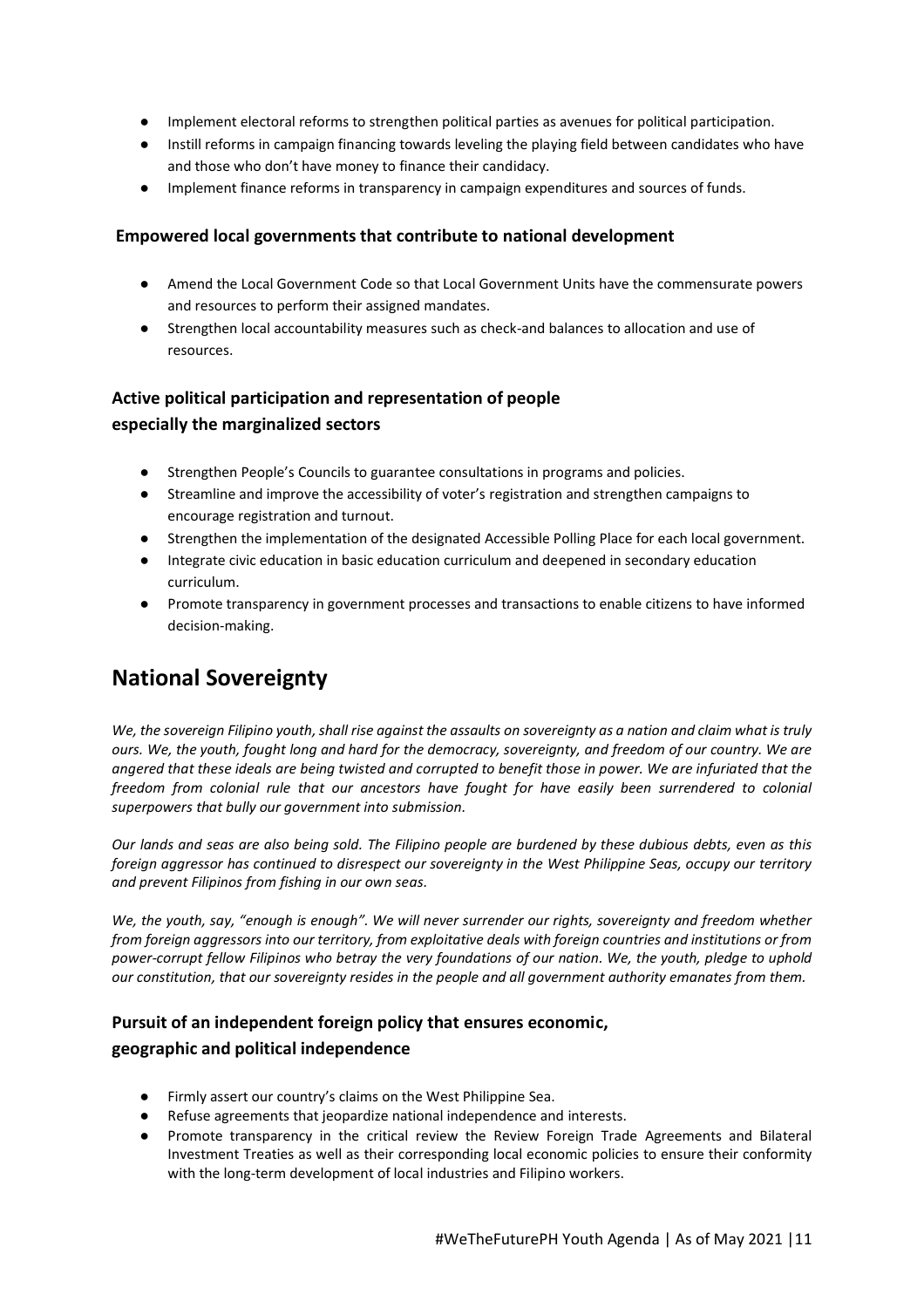- Conduct a transparent review of FTAs and BITs as well as their corresponding local economic policies to ensure their conformity with the long-term development of local industries and Filipino workers.
- Ensure that all international treaties, bilateral agreements and other forms of international commitments entered into by the President and/or Philippine Senate are based on and consistent with human rights norms, standards and principles.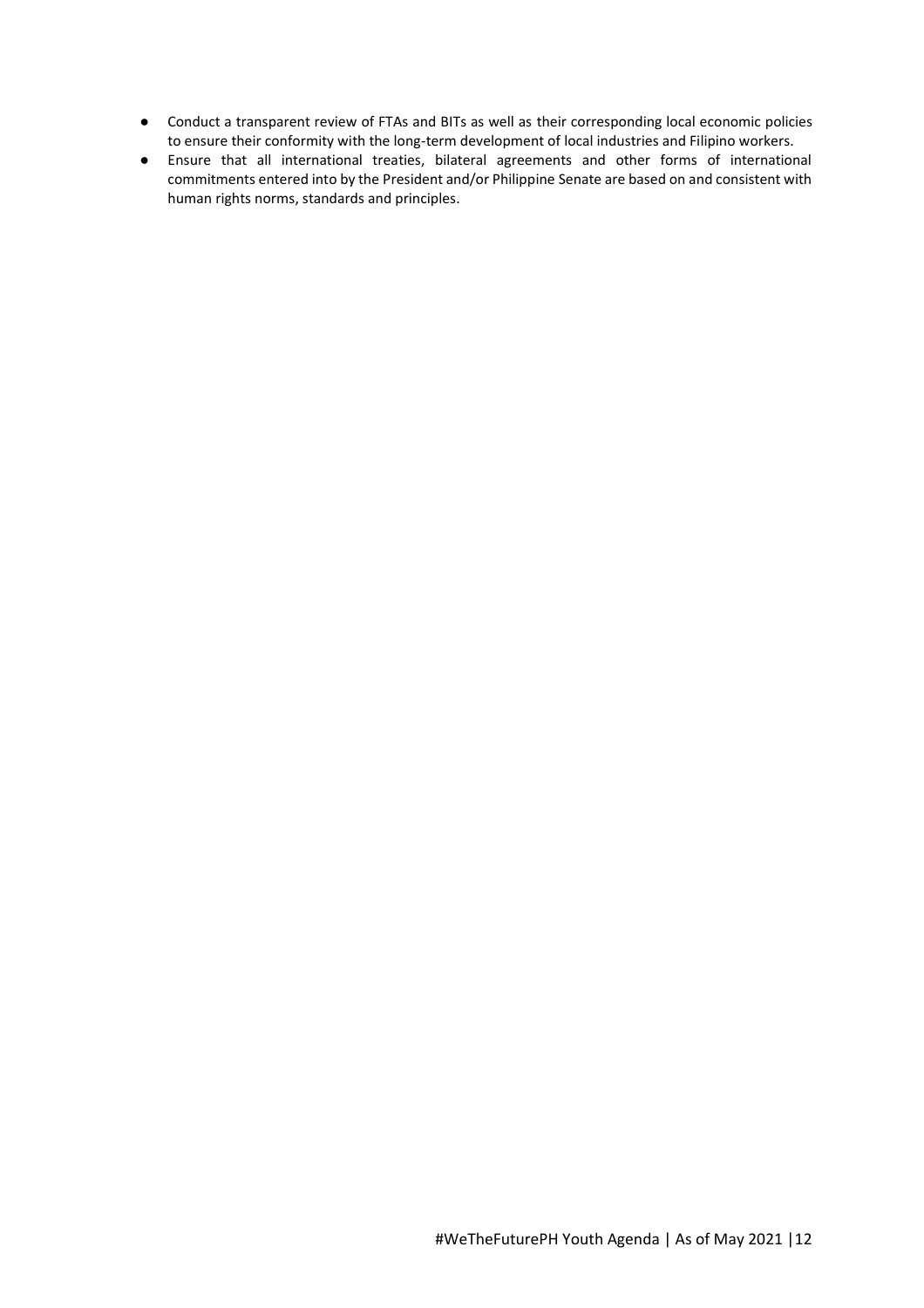# **KAGINHAWAAN**

# *Inclusive economic progress and sustainable welfare and development for all*

## **Inclusive Development**

## **Strong local economy and national industries with decentralized and localized production**

*We, the sovereign Filipino youth, strive for a country with a strong local economy and national industries.* 

*We demand officials from local to national offices to craft policies and come up with programs that equip the workforce with knowledge, skills, and resources that will help in responding to the growing needs of the economy. We demand the government to invest in research and technology as a step towards modernization and industrialization.*

- Integrate rights-based principles in the country's development plan towards inclusive growth for the development of the lives of the people.
- Protect economic provisions in the Constitution that impose restrictions on foreign participation in certain economic activities.
- Review and revise labor policies to prioritize local job creation and growth for Filipinos.
- Review the Foreign Investments Act to favor national economic growth and development.
- Pursue a self-reliant economy that is against oppressive and unreasonable trade liberalization policies, and subservient debt management strategies that only push the country further into the debt trap.
- Improve social and environmental responsibility and accountability among all stakeholders.

#### **On Agriculture, Fisheries and Forestry**

- o Eliminate monopoly and cartel in agricultural products.
- o Abolish the monopoly on land of landowners and the unjust practices of the hacienda system.
- o Provide sufficient financial and technical training to small farmers towards modernization and industrialization of farm lands.
- $\circ$  Promote formation of cooperative farms rather than individual farms or corporate plantations.
- o Promote jobs under the agricultural and fishing sector through robust incentive programs (ex. Social security, housing, subsidies) to address ageing farmers and fisher folks.
- o Allocate sufficient resources to meet food security needs, achieve national priorities, and provide a dignified livelihood for farmers and fisher folks.
- $\circ$  Create holistic and sustainable farmer's organizations equipped with genuine rights education, farming technology, and facilities that will promote participation and representation from government agency boards down to the barangay level.
- o Increase agricultural productivity and incomes of small-scale food producers, especially women and indigenous peoples through secure and equal access to land and other productive resources and inputs, financial services, markets and opportunities for value addition and nonfarm employment.
- o Ensure proper and genuine implementation of the National Land Use Act that protects prime agricultural lands to ensure sustainability of on-farm employment and overall rural development.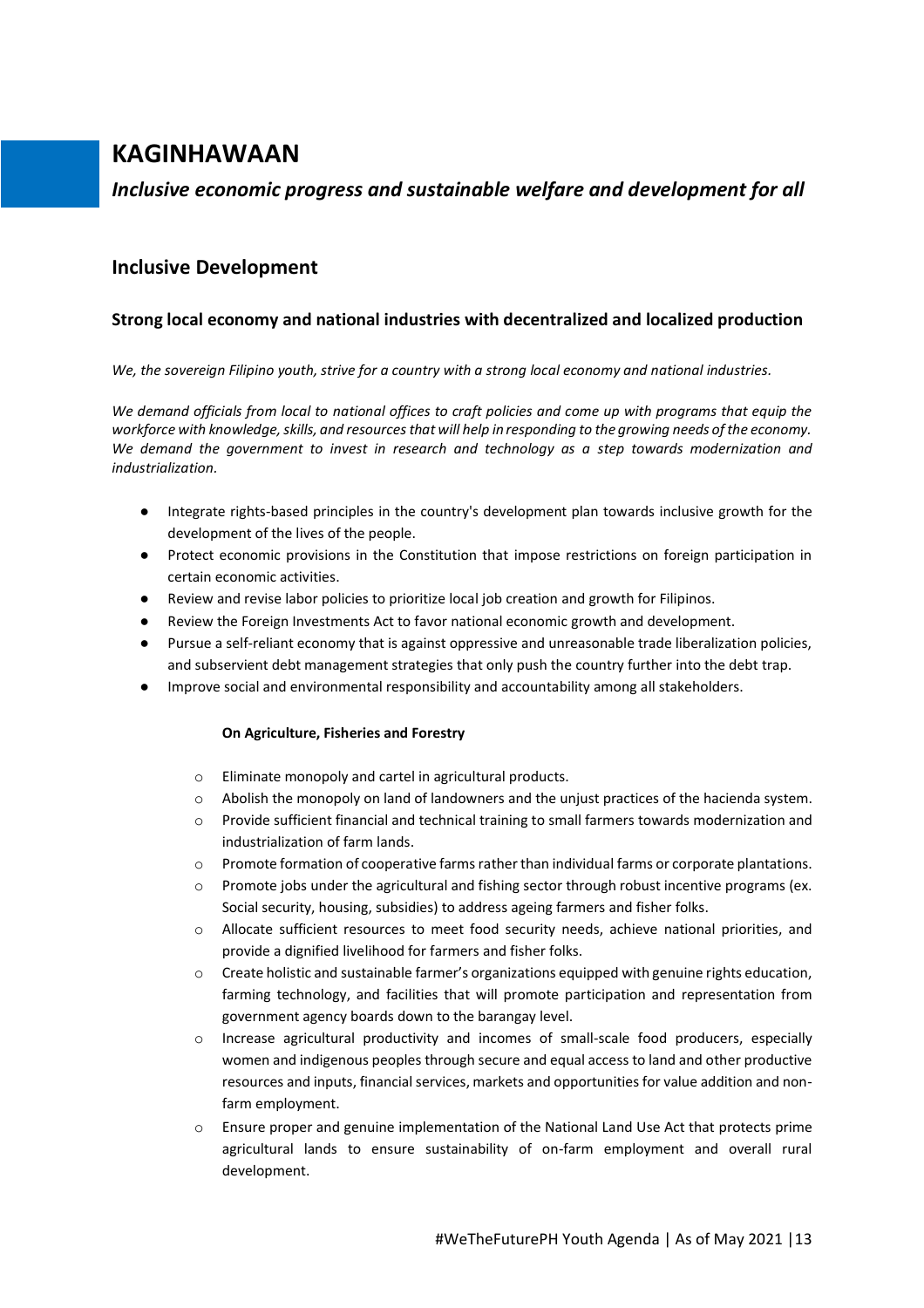- o Ensure access to livelihood for small farmers and fisher folks.
- o Hold the National Irrigation Administration accountable for the implementation of RA 3601.
- o Integrate ecosystems approach to fisheries management.
- o Empower agricultural and fisheries education in the school level.
- o Allocate sufficient budget towards research in agriculture and fisheries.

#### **On Industry and Services**

- o Review frameworks and policies of Special Economic Zones or the RA 7916: Special Economic Zone Act of 1995.
- $\circ$  Adopt clean and environmentally sound technologies and industrial processes.
- o Democratize and increase access of small-scale industrial, micro, small, and medium enterprises-to-value chain by setting up innovative financing includes affordable credit, and their integration into value chains and markets.
- o Minimize the cost of production and delivery of goods and services through institutional reforms and through addressing cross-cutting issues that impede the country's competitiveness such as high-power cost.
- $\circ$  Support the development of the services sub-sectors outside value and supply chains such as social services (day care services, etc.).

## **Quality and resilient infrastructures and information technology to support economic development for human well-being**

*We, the sovereign Filipino youth, push for the establishment of infrastructures supporting economic development for human well-being.* 

*The building of infrastructures shall unite the Filipinos in achieving a modern and innovative nation. We call for progressive programs that shall not compromise the interests of the people, especially those coming from the marginalized sectors. We remain firm in our stand that progress must not come at the expense of at least one sector and that every individual must benefit from the investments we make today.* 

- Push for a comprehensive review of the 'Build, Build, Build' program so that mechanisms and processes are not detrimental to the national interest and rights of marginalized sectors.
- Provide adequate infrastructure and logistical support to achieve connectivity, ensure efficient flow of goods and services to lower the cost of production and delivery.
- Invest in research and development to support, enhance, improve, and develop irrigation, farm inputs and road to market roads that support the efficient production of small farmers.
- Produce appropriate machinery and technology to support and enhance agriculture and non-traditional agricultural sectors.
- Pursue a national industrialization program that will enable the Philippines to develop high-technology, heavy metal industries as well as light to medium industries that will support the production of capital, consumer, and intermediate goods.
- Enhance scientific research and innovation to upgrade technological capabilities of industrial sectors
- Increase equal access to information and communications technology by addressing the gaps in digital connectivity and by expanding quality ICT infrastructure that is free from monopoly control.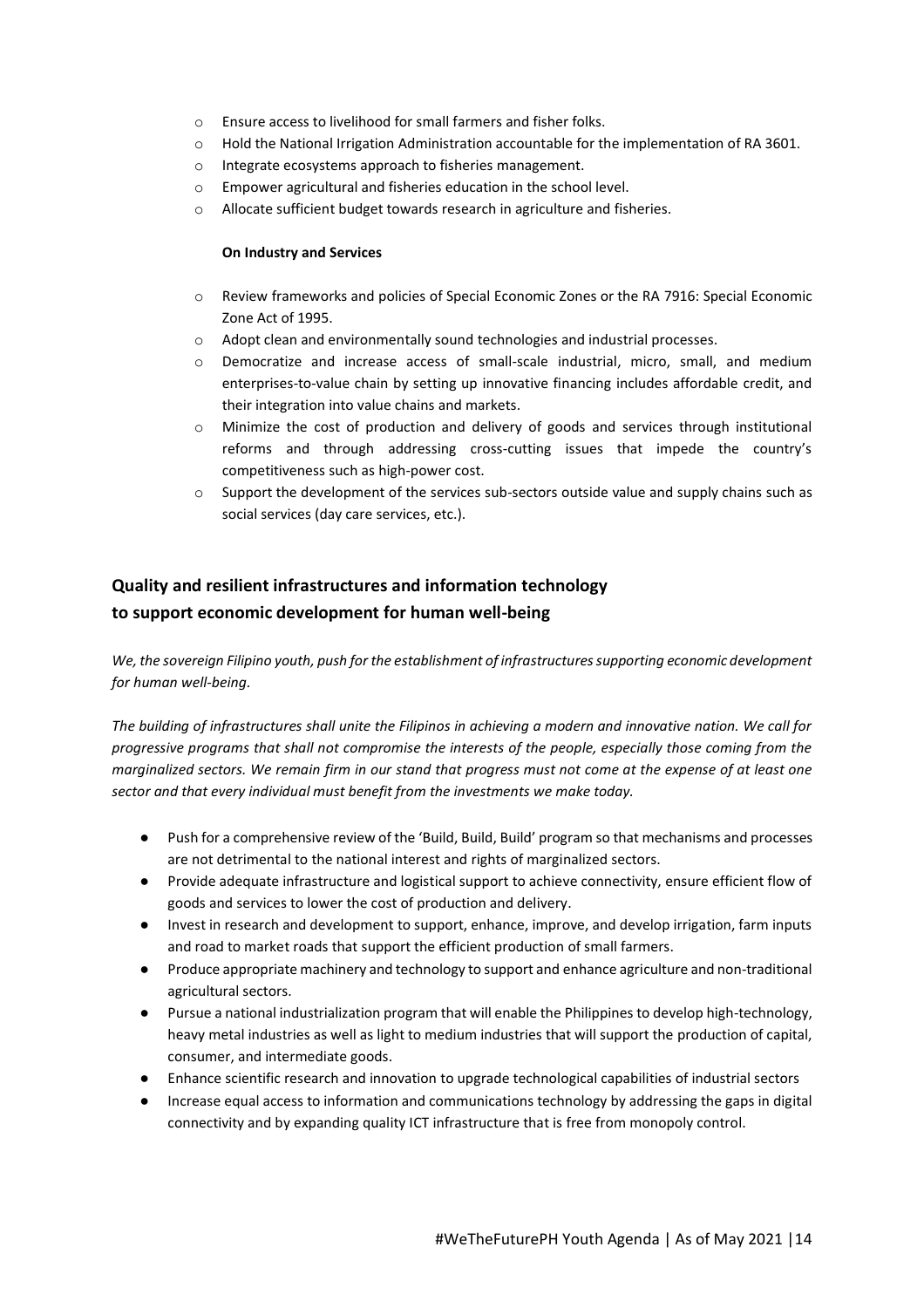# **Enabling inclusive economic environment geared towards sustainable reduction of poverty**

*We, the sovereign Filipino youth, are committed in enacting necessary steps towards sustainable reduction of poverty.* 

*We believe that every stakeholder must work together with communities as they are also responsible for reducing poverty in the country. We must implement policies that challenge the competitive market by involving consumers and companies in the process. We believe that the heart of genuine economic growth is when people are able to meet their most fundamental needs to live a life with dignity.*

#### **On Fiscal Management**

- o Implement a strategic fiscal policy that promotes inclusive development.
- o Repeal the Automatic Appropriations Law, which mandates the National Government to automatically appropriate funds for principal and interest payments for public debt servicing.
- o Scrap all forms of pork barrel from public officials.
- o Increase budget share for the delivery of basic social services.
- o Repeal anti-poor provisions in the TRAIN law.
- o Push for a simpler, fairer, and more efficient tax system and improvement of tax collection.

#### **On Business, Market, and Investments**

- $\circ$  Enhance the competitiveness of the industry and services sector by ensuring that regulations promote fair competition.
- o Review potentially anti-competitive legislation and policies that may substantially prevent, restrict, or lessen competition.
- o Pursue trade partnerships that promote equitable national and local economic growth.
- o Increase the competitiveness of Philippine market and exports.
- $\circ$  Encourage business competition to benefit consumers by leveling the playing field in business practices through providing additional support for MSMEs, strengthening anti-trust regulations, reviewing and monitoring public procurement practices, and strengthening the investigative capacity of the Philippine Competition Commission.
- o Implement the National Action Plan on Business and Human Rights.
- o Implement structural reforms to create more open, well-functioning, transparent, and competitive markets that do not harm the environment or put people's lives in danger.
- o Eliminate the redundant and inefficient bureaucracy to improve the ease of doing business.
- o Address the bottlenecks in starting an enterprise and protect minority investors.
- $\circ$  Improve the business climate by giving incentives to local businesses and encouraging start-up business to grow.
- o Ensure access of consumers to safe and quality goods and services.
- o Push for programs and policies that encourage consumer vigilance on product safety, value for money and access to quality goods and services.
- o Protect consumers by enforcing stronger accountability of corporations and business entities in setting up effective and efficient consumer redress mechanisms and through strict compliance to ethical practices.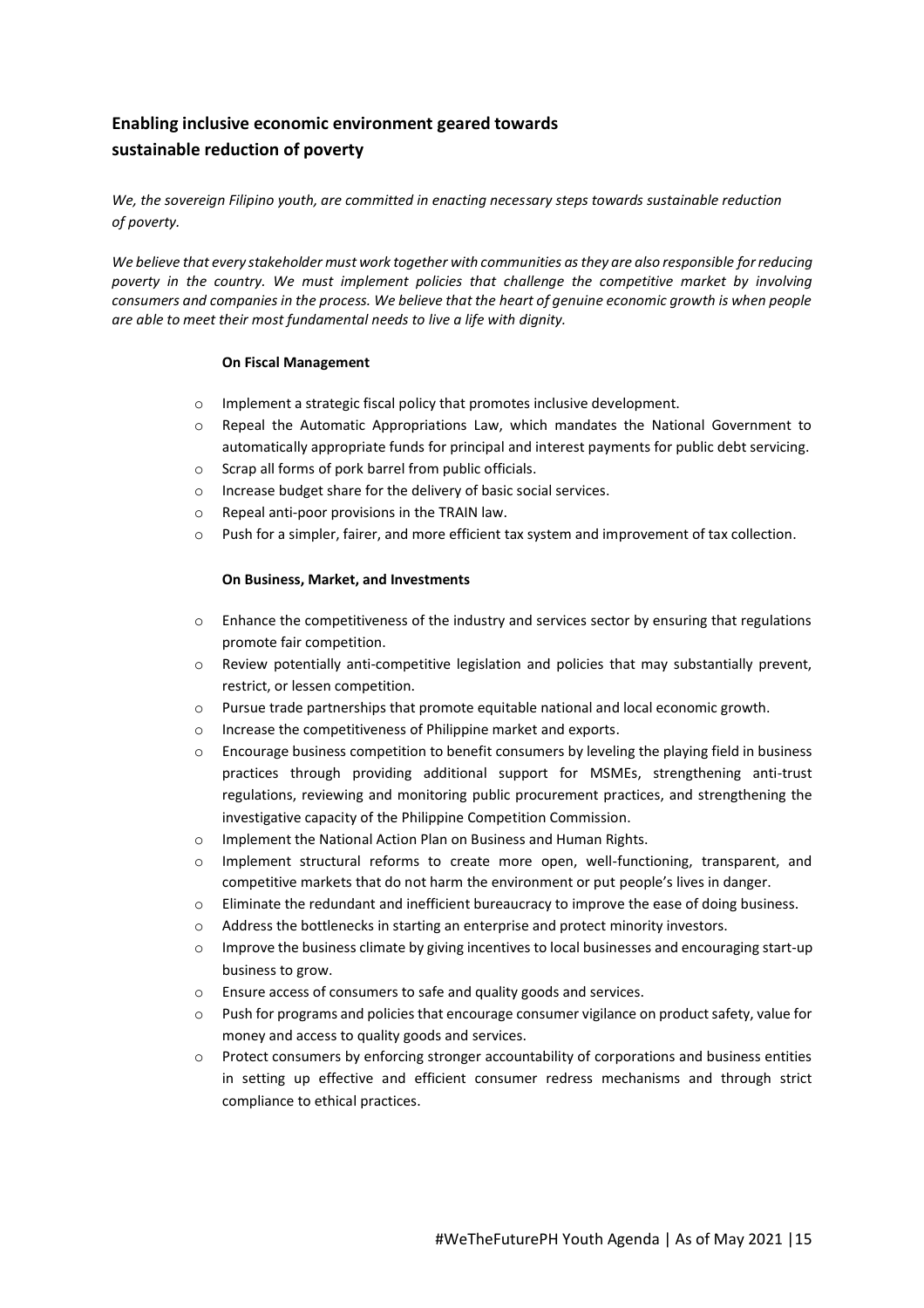# **Safe and livable communities**

## **Accessible, safe, reliable, affordable, eco-sensitive, convenient, and efficient mass public transport system**

*We, the sovereign Filipino youth, envision a country where reliable, efficient, and convenient transportation, modes of mobility, and safer roads exist.*

*As major users of the road, we demand a mass public transport system that observes traffic management measures to ease traffic congestion across the country. We demand immediate crafting and implementation of a transport-oriented, inclusive, and sustainable policies that address the prevailing transport crisis.*

- Immediately address traffic congestion with appropriate and responsive traffic management measures.
- Strengthen a commuter-oriented, inclusive, and sustainable National Transport Policy.
- Provide adequate, convenient, and reliable public transport through investing in efficient and modernized mass public transport systems across the country.
- Allot sufficient subsidy for the transition period of the modernization of PUVs that take in consideration the livelihood of drivers and operators.
- Expand public transport with special attention to the needs of those in vulnerable situations women, children, persons with disabilities and senior citizens.
- Ensure safety and security of public transport through strengthening implementation of the road safety code to reduce road injuries, loss, death, or damage to property.
- Promote active modes of transport such as walking and biking.

# **Inclusive and sustainable human settlement planning: rural development and urban planning**

*We, the sovereign Filipino youth, commit to work hand-in-hand with marginalized communities for an inclusive and sustainable human settlement planning.* 

*We believe that we can never move forward while our country is unable to provide the basic needs of Filipinos. We must eradicate the notion that those from vulnerable situations are the hindrance of the country's progress. Instead, we must see the need to involve those from marginalized communities in developing plans that are beneficial for the people.* 

- Fund research and studies to ensure that cities are planned and developed in accordance to all sectors of the population and their needs, and most importantly with existing natural environment.
- Implement a law for proper implementation of land use, and transportation planning and management as well as stricter guidelines in project bids and publicize procurement processes for public infrastructures.
- Hold proponents and contractors accountable for any misspending and substandard quality of materials used.
- Expand access to safe and inclusive green public spaces.
- Promote building sustainable and resilient buildings utilizing local and indigenous materials.
- Enforce strict compliance of establishments to cater to the needs of Persons with Disabilities.
- Update the National Building Code.
- Ensure participatory framework for rural development.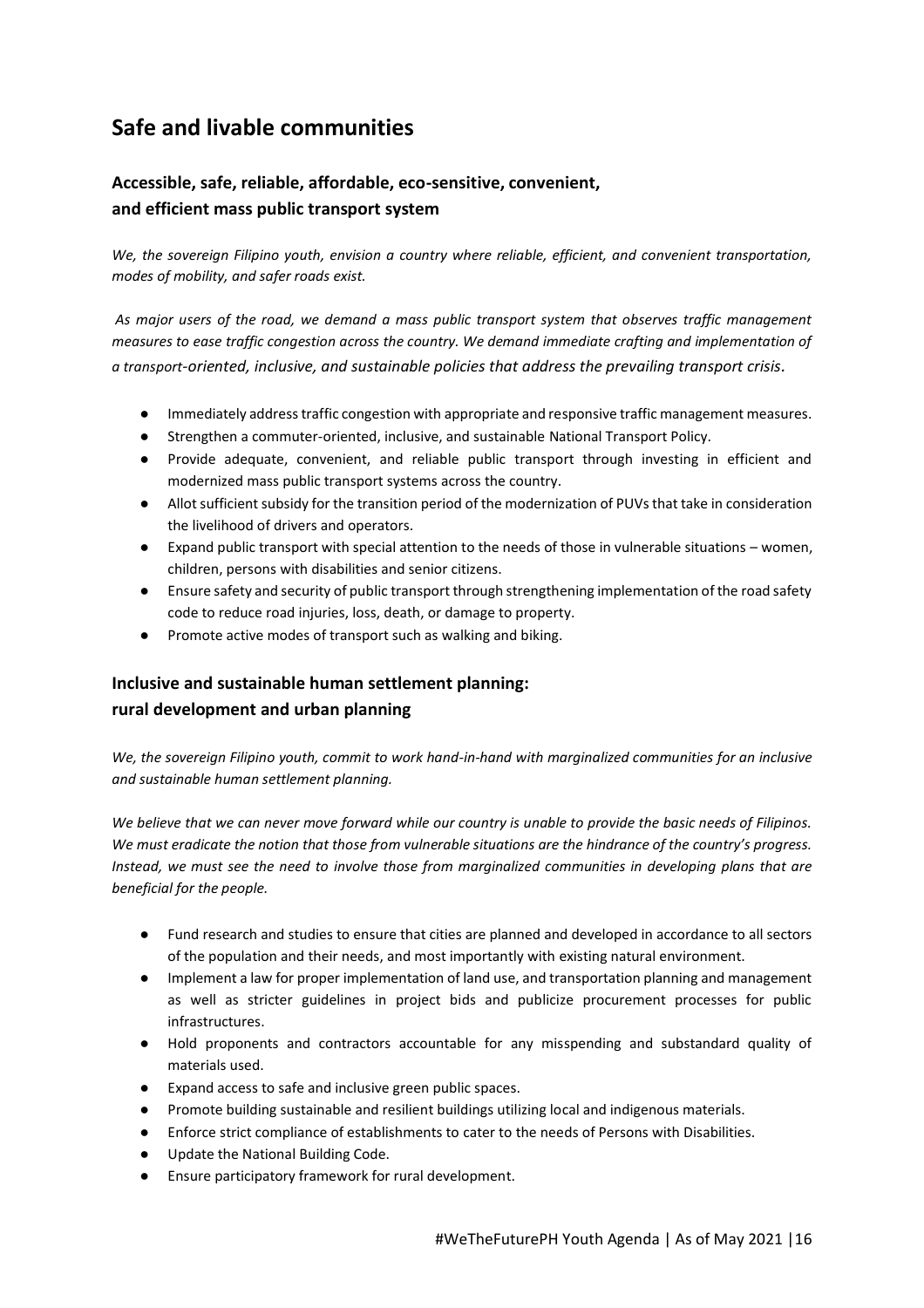# **Sustainable Resources**

## **Protection and Conservation of the Environment and Natural Resources**

We, the sovereign Filipino youth, are united to fight for sustainability and protection of our environment and our *future.* 

*We believe that our natural resources have been and still are exploited by those in power in return for profit. We must take action now and hold accountable those who perpetrate the destruction of our natural resources. We hold those who enact hazardous practices take responsibility for their actions.*

- Pass national and local policies to reduce dependence on single use plastics towards eventually phasing them out.
- Support creation of disarmament, demobilization and reintegration to contribute to security and stability in post-conflict environments.
- Certify as urgent priority the repeal of the Philippine Mining Act of 1995, and the passage of an Alternative Mining Act that is in accordance with human rights norms, standards and obligations, and that respects the rights of indigenous peoples and marginalized communities, and the environment.
- Criminalize and penalize perpetrators and companies with exploitative mining practices.
- Introduce and implement an Integrated Waste Management System through a review of current national and local waste management policies.
- Review and improve the effectiveness and efficiency of Department of Environment and Natural Resources programs (e.g. National Greening Program).
- Strictly monitor compliance to Department of Energy and Department of Environment and Natural Resources circulars.
- Pass a National Land Use Policy that upholds the rights of stakeholders, provides the necessary support to maximize productivity and ensures environmental sustainability.
- Hold companies accountable to prevent hazardous practices to the environment and prohibit the involvement of state forces such as the military and paramilitary personnel in mining operations.
- Support waste-water treatment.
- Engage the public in comprehensive seminars or workshops for environmental protection and conservation.
- Strengthen the Wildlife Resources Conservation and Protection Act.

#### **Sustainable and responsible consumption and production**

*We, the sovereign Filipino youth, commit to practicing sustainable and responsible consumption and production.*

*We recognize that more than an individual's little actions, big change must come from institutions as well. We demand policies and programs that ease the transition of every individual's lifestyle to a more sustainable culture of a community.*

- Fully implement RA 9513 or the Renewable Energy Act and promote transition to clean and renewable energy.
- Impose the national government's renewable energy targets in the transmission development plan with the National Grid Corporation of the Philippines.
- Implement programs and policies to reduce food waste at the retail and consumer level and reduce food losses along production and supply chains.
- Reduce waste generation through prevention, reduction, recycling and reusing.
- Implement programs for sustainable tourism that create jobs and promote local culture and products.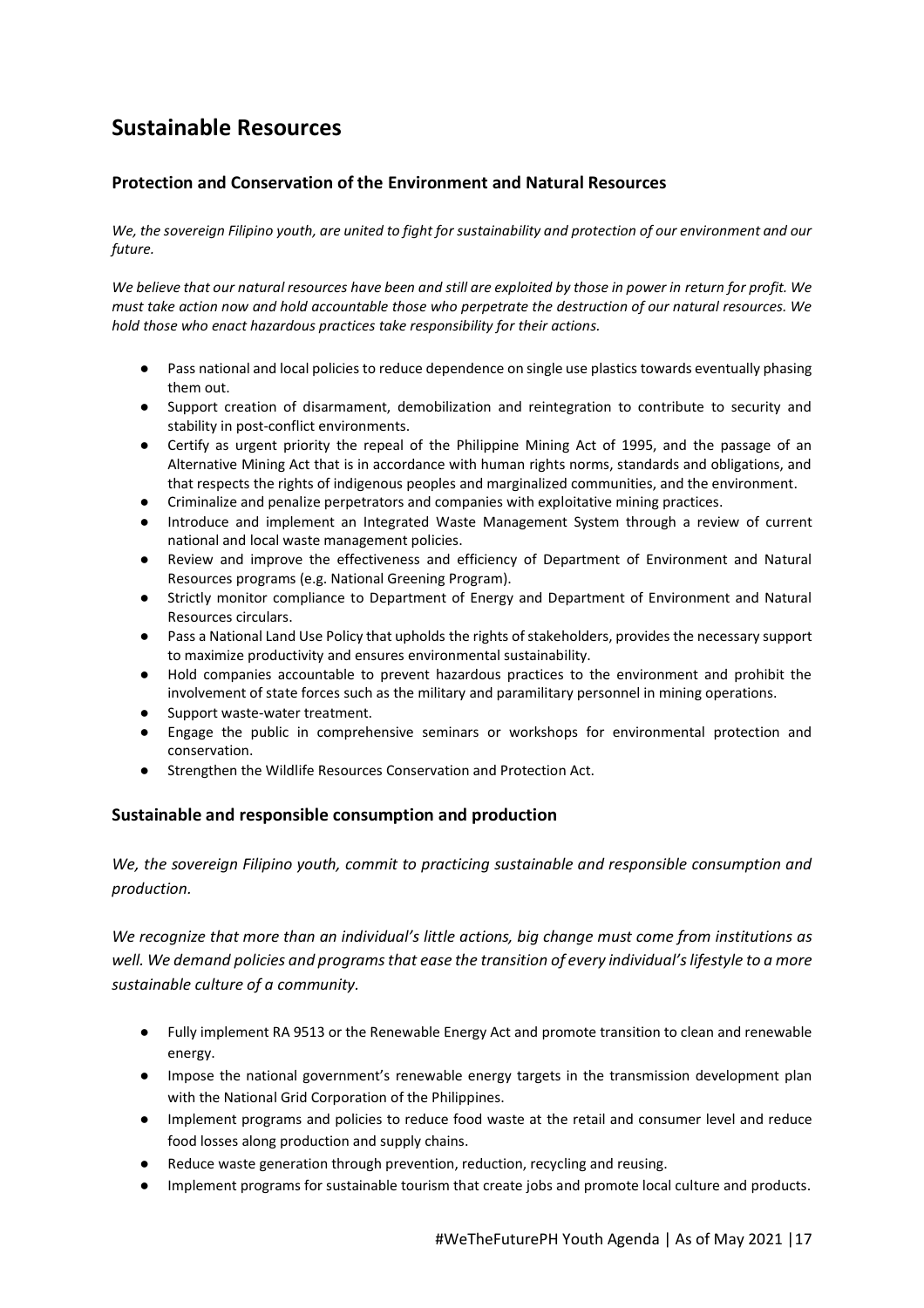● Create and institutionalize mechanisms for corporate accountability including concerns on climate justice, abuse of labor force, displacement of Indigenous Peoples and Farmers.

#### **Combatting the climate crisis and its impacts**

*We, the sovereign Filipino youth, are in solidarity as we challenge our leaders for programs and policies that will enable us to deal with the impact of the existing climate crisis.* 

*We believe that we are the stewards of the Earth. We must come together and push for a sustainable program that protects, preserves, and restores our environment and our future. Now is the time to choose for the future of our planet and everyone living on it. Now is the time when our action or inaction will determine our survival.*

*It was us, the youth, who wielded the victory for a coal-free Negros. We shall organize #YouthStrike everywhere to put a stop to practices and infrastructure projects that destroy our environment and natural resources. We shall clamor for programs and policies that enable our people, especially the poor to deal with impacts of climate change. We shall galvanize public action to urge our global leaders to commit to concrete, ambitious and legally binding climate deals to drastically reduce the world's carbon emissions.* 

- Pressure world leaders of developed countries to sign and pursue an ambitious, fair, legally binding global deal on climate change.
- Adapt a climate justice framework in policies and programs addressing the climate crisis.
- Integrate climate crisis countermeasures into national policies, strategies and planning.
- Initiate programs and policies that ushers the transition to a low carbon economy and the shift towards a sustainable, climate-resilient society.
- Undertake drastic emissions cuts and implement measures to lower carbon footprint.
- Fully implement the Climate Change Act of 2009 and the People's Survival Fund Law to help local governments adapt to climate change impacts.
- Push local governments to develop local climate change adaptation plans.
- Build the resilience of the poor and those in vulnerable situations to reduce their exposure and vulnerability to climate-related extreme events.
- Pass legislation on the Rights of Nature.

#### **Strong Disaster Risk Reduction and Management for Community Resilience**

*We, the sovereign Filipino youth, reimagine a country whose people are able to respond and manage disaster risks.*

*As a country that is vulnerable to the impact of climate change, every Filipino shall be able to translate resiliency that is often embedded in our identity most especially in times of calamity. It is our government's duty to strengthen the implementation of disaster risk reduction and management for vulnerable communities.*

- Strengthen coordination, monitoring, oversight and implementation of disaster risk reduction and management.
- Develop and implement comprehensive national and local disaster preparedness policies, plans and systems.
- Build the capacities of communities to anticipate, cope and recover from negative impacts of emergencies and disasters.
- Strengthen capacities of communities to anticipate, cope and recover from negative impacts of emergencies and disasters.
- Develop and establish community-based early warning systems.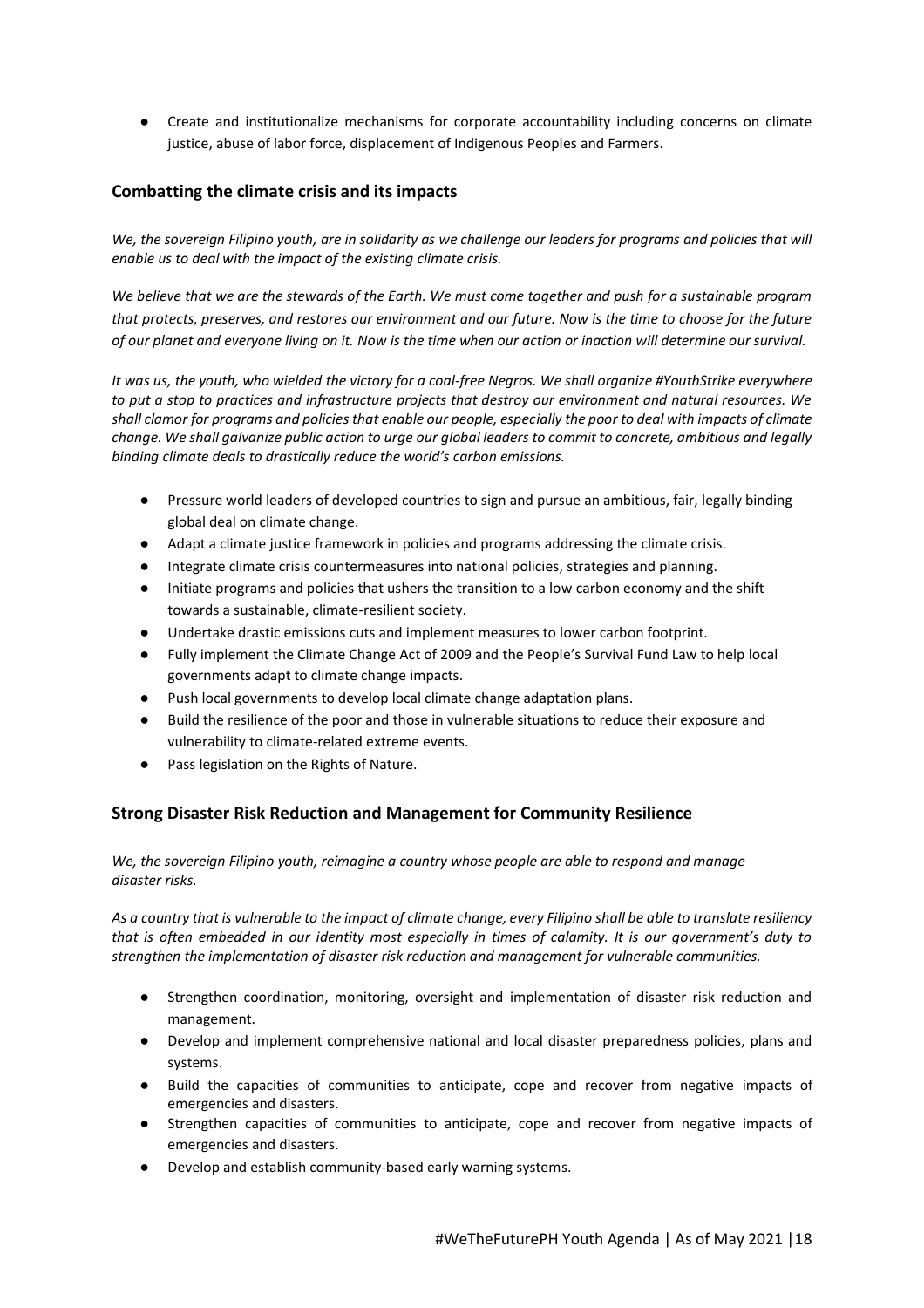- Include disaster risk reduction, mandatory training of Basic Life Support and CPR into the basic education curriculum.
- Mainstream disaster risk reduction in social, economic, and human settlements development plans.
- Establish institutional mechanisms for disaster response operations.
- Train health care practitioners on Psychological First Aid and Psychosocial Support.
- Ensure ease of relief distribution and donation and criminalize groups, individuals, and public officials who tamper, redirect, and obstruct proper delivery of donated relief goods.
- Implement the National Disaster Preparedness Plan 2015-2028.

# **Basic Social Services and Welfare**

*We, the sovereign Filipino youth, vow to stop the widening social divide that deprives us to live decently and with dignity.* 

*The massive social inequalities threaten our opportunities for progress. We can never move forward unless our country is able to provide the basic needs of the people for food security, accessible and safe water, decent shelter and adequate health services. We, the youth, demand for a future that we are able to live well, and contribute to our family and to the nation.* 

#### **Accessible, adequate, and affordable public utility services**

*We, the sovereign Filipino youth, call for accessible, adequate, and affordable public utility services in the country. We believe that public utility services are a right of every Filipino that must be safeguarded by the government without compromising the interest of the consumers. We, the youth, assert that these basic rights should not be conditional and must be made available for all.*

- Amend RA 9136 or the EPIRA Law or replace it to ensure an affordable, reliable, and sustainable power supply.
- Break corporate monopoly on power generation, transmission, and distribution.
- Promote the role of democratic and efficient electric cooperatives in developing the renewable power industry.
- Implement a steady and sure transition to sustainable and renewable energy sources.
- Review privatization policies and programs in the energy and water sector that threatens people's right to power and water.
- Launch a comprehensive review concession agreement with private water companies to safeguard interests of consumers.

## **National food security in terms of production and delivery to eradicate hunger and malnutrition**

*We, the sovereign Filipino youth, demand for the eradication of hunger and malnutrition among Filipinos. We believe that to achieve true progress, we must first address the basic needs of the people which includes food security. We believe that nutritional and quality food shall not be a privilege of the elite but enjoyed by every individual.*

- Enact the right to an adequate food bill or the Zero Hunger Bill.
- Strengthen programs to ensure classified and adequate nourishment of citizens.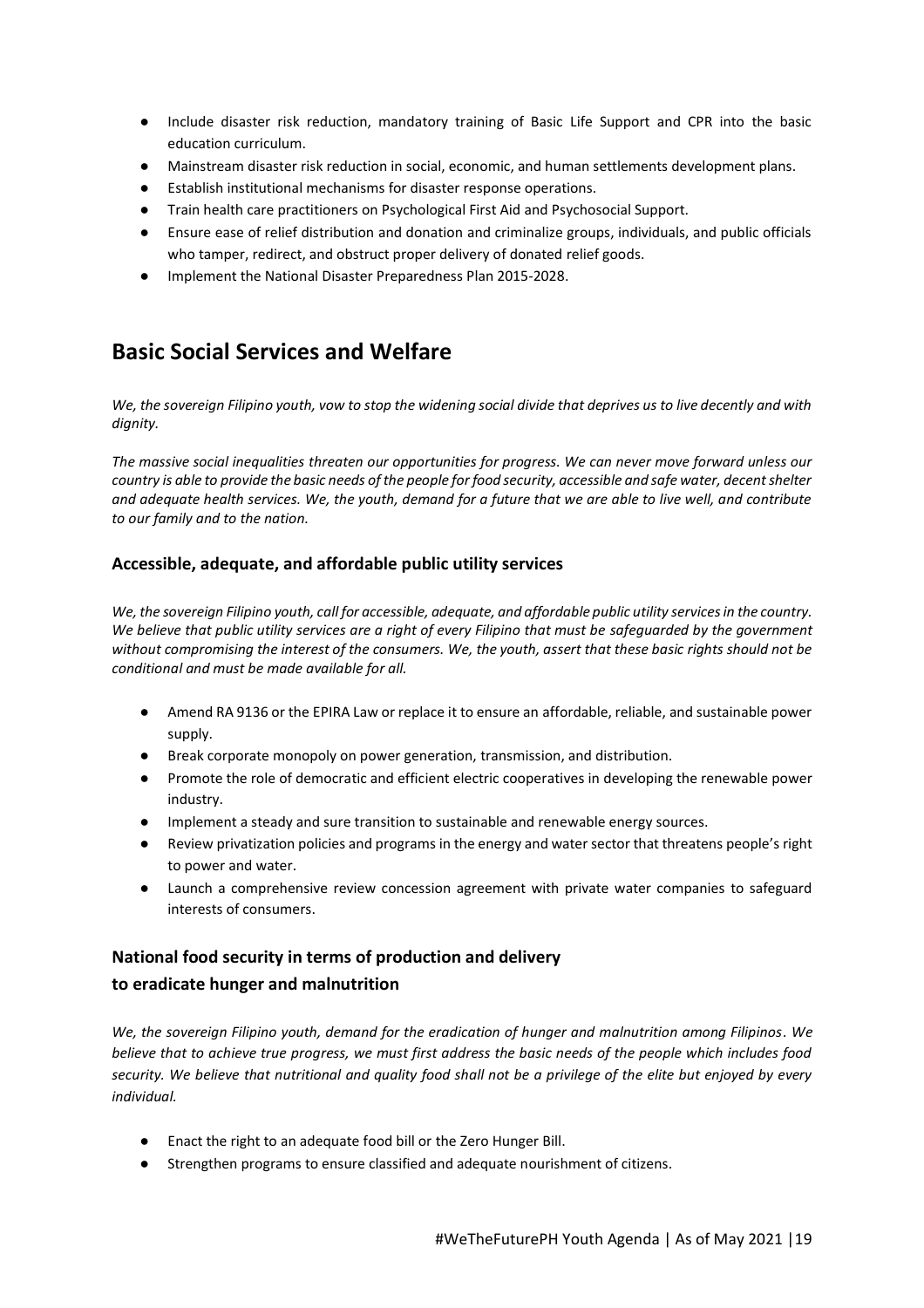- Limit extreme food price volatility by adopting measures to ensure proper functioning of food community markets including food reserves.
- Enact a law to manage food waste.

### **Safe, secure, available and affordable housing opportunities for all**

*We, the sovereign Filipino youth, demand for a safe, secure, available, and affordable housing opportunities for all. We believe that every Filipino deserves to live in a place they consider home. We believe that adequate housing is a necessity that must be ensured by the government without compromising the livelihood and interests of the community. We strongly condemn the violent demolitions faced by families living in marginalized communities.*

- Amend existing legislations regarding social housing, demolition, and evictions so these are consistent with the respect and protection of the peoples' right to adequate housing.
- Ensure that the relocation of informal settlers includes the interest of the community.
- Guarantee peaceful process of relocation and that no community should be threatened by harm or harassment.
- Ensure relocation sites provide affordable, quality housing and the quality work is also available.
- Capacitate LGUs to perform their mandate with regards to shelter.
- Establish a responsive national program for social housing.
- Ensure all internally displaced people have shelter and provide permanent housing for IDPs who have completely lost their homes.
- Intensify implementation and allocate sufficient resources for alternative and innovative solutions in addressing the housing needs of the lower income classes and vulnerable sectors.

#### **Accessible, quality, affordable, and universal health care**

*We, the sovereign Filipino youth, fight for accessible, quality, affordable and universal health care. We must realize how the health of people contributes to the wealth of the nation. As epidemic diseases return, drug problems worsen, and as the Philippines rank among the countries with growing HIV, suicidal deaths, and teenage pregnancy rate, the government must fund and impose stronger implementation of programs and policies ensuring healthier Filipinos.*

- Certify as urgent the passage of a Comprehensive Public Health Act that will provide the poor and marginalized sectors with adequate health care and access to quality and affordable medical facilities, goods and services, and will protect the rights of patients.
- Regulate privatization of health care services.
- Allocate additional resources to improve local health centers and facilities as well as hire and professionalize community health workers.
- Decentralize resources and powers for healthcare while strengthening local capacities.
- Improve access to universal health coverage, to quality essential healthcare services and to safe, effective, quality and affordable essential medicines and vaccines for all.
- Include mental health in free consultation programs and in coverage of medical insurance.
- Provide and publicize comprehensive guidelines for securing PWD and Mental Health cards.
- Allocate resources to properly address and treat HIV-AIDS cases.
- Require mandatory HIV screening for expectant mothers.
- Strengthen the implementation of the Philippine HIV & AIDS Policy of 2018 with emphasis on offering comprehensive sexuality education, testing, and treatment in the barangay level.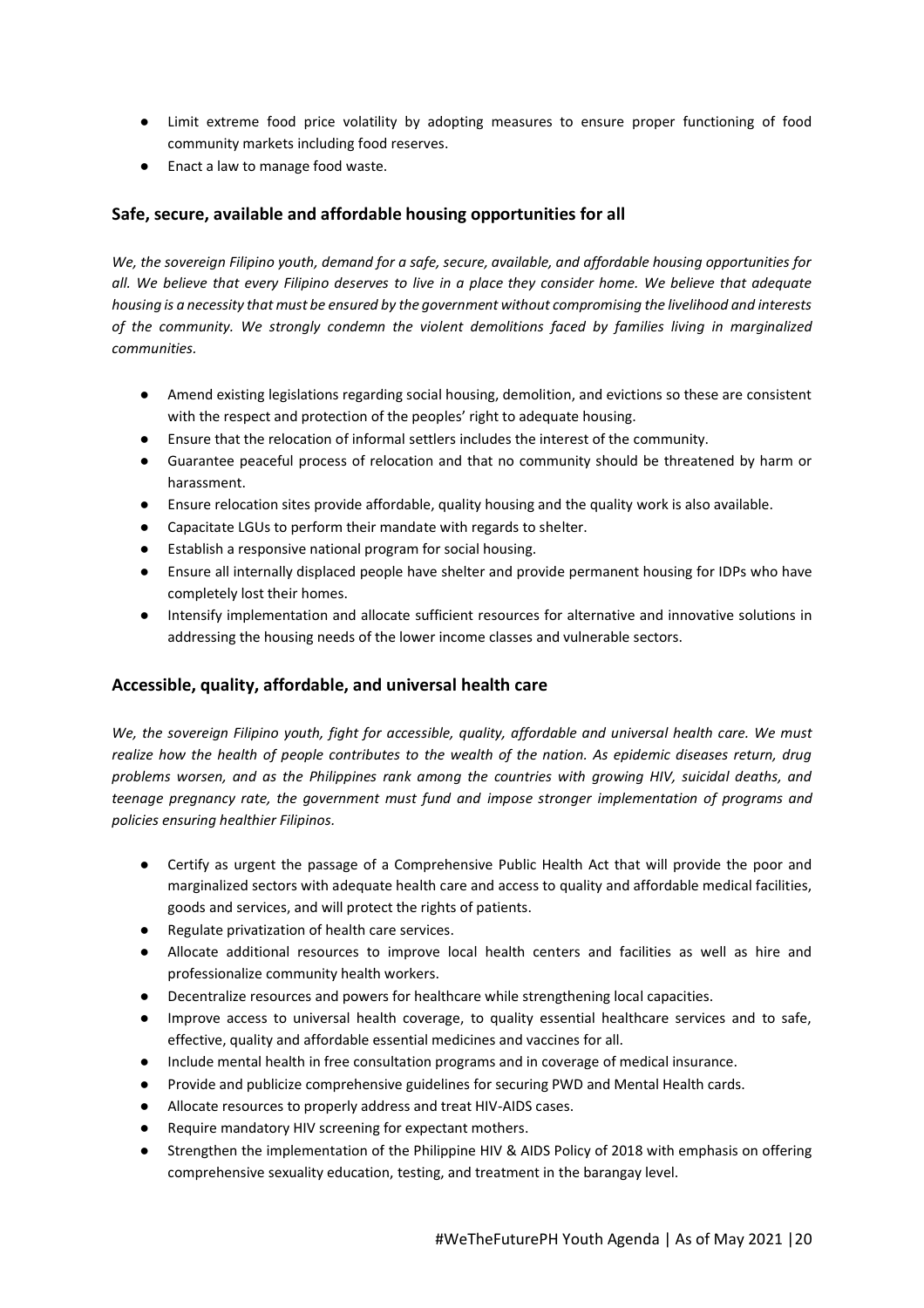- Strengthen the prevention and treatment of substance abuse, including narcotic drug abuse and harmful use of alcohol.
- Decrease the rate of illegal drug use through public health and livelihood interventions.
- Instill public health framework for the solution to the drug problem that integrates harm reduction approaches.
- Implement scientific community-based drug rehabilitation initiatives.
- Conduct trainings on the field of mental health for the front liners in healthcare including, but not limited to the social workers, barangay, health workers, doctors, nurses.
- Implement trainings on the field of mental health for the front liners in healthcare including, but not limited to the social workers, barangay, health workers, doctors, nurses.
- Allocate budget for the construction and purchase of healthcare and medical infrastructure facilities and equipment.
- Improve existing barangay healthcare centers and programs.
- Fully implement the Magna Carta for Public Health Workers.
- Allocate budget for medical research and technical support.
- Provide improved and more accessible services and support for persons with disabilities.

### **Proper implementation of sexual and reproductive health policies and programs**

*We, the sovereign Filipino youth, recognize the need for proper implementation of sexual and reproductive health policies and programs in the country. When young girls as young as 10 years old get pregnant, and teen pregnancy has become a "national social emergency", the government should not turn a blind eye to such worsening situation. We, the youth, continue to demand for strengthened educational campaigns on sexual and reproductive health.*

- Provide age-appropriate sex education that teaches safe sexual intercourse and use of various contraceptives.
- Integrate sex education at the primary level academic curriculum.
- Strengthen ongoing campaigns of the Department of Health on sexual and reproductive health.
- Provide learning materials on sexual and reproductive health that are readily available in public offices such as local health centers, public schools, DSWD offices, etc.

## **Accessible, equitable, relevant, and quality education geared towards a nationalist and holistic citizen formation.**

*We, the sovereign Filipino youth, acknowledge that education is among the most significant concerns of our sector. Our victory for free education in state universities and colleges, as well as the passage of the reformed anti-hazing law have been won through years of steadfast struggle of generations before us. We shall continue to fight for policies that push for accessible, quality, and relevant education.* 

*We shall continue to ensure that not only education remains accessible but also student rights are respected through the passage of the Students Rights and Welfare law. We shall stand up against any form of student repression, militarization, and violence within our campuses.* 

#### **On Accessibility**

● Ensure the proper implementation of the RA 10931: Universal Access to Quality Tertiary Education Act in order to break down financial barriers to education.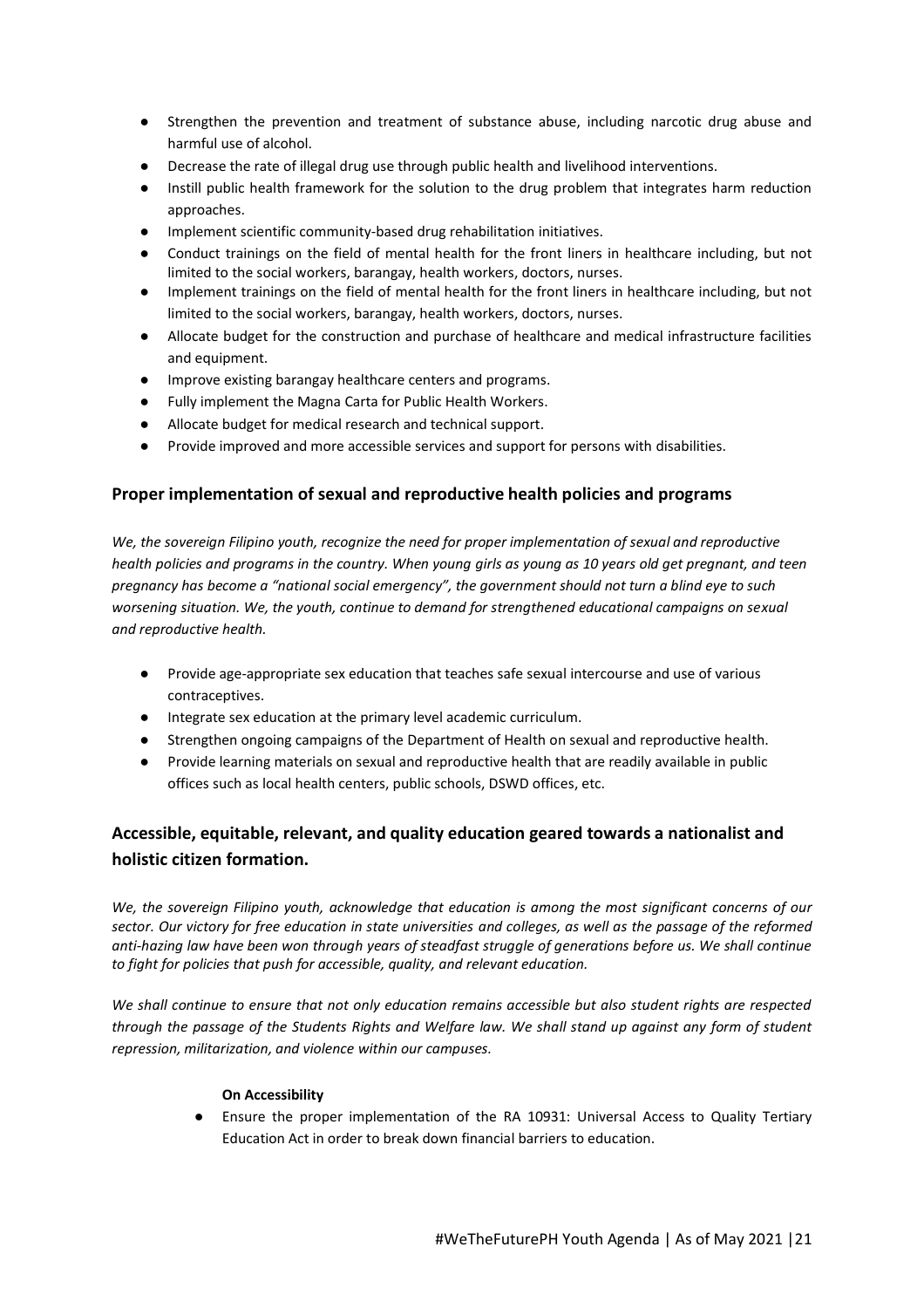- Provide adequate educational facilities that are conducive for learning and increase the funding for the construction and improvement of public schools, classrooms, and other facilities.
- Provide for the equitable distribution of funds for public school facilities.
- Issue policies or guidelines for budget preparation in education at the local government level
- Decrease and review required Continuing Professional Development (CPD) units and corresponding fees.
- Construct or designate evacuation centers aside from schools.
- Ensure classrooms are disaster resilient and climate change adaptive.
- Establish high quality information and communication technologies (ICT) facilities for schools in remote areas of the Philippines.
- Enforce RA 7743, which mandates all LGUs to have accessible public libraries.
- Formulate education policies that include provisions for the education of persons with disabilities.
- Develop and strengthen education programs and learning opportunities for the marginalized, excluded, and vulnerable groups (e.g. Indigenous Peoples).

#### **On Quality**

- Implement an effective educational curriculum that cultivates unique skills, interests, attitudes, and appreciation of creativity and critical thinking.
- Push for a comprehensive review and restructuring of the K-12 Program and ensure uniformity of senior high school subjects.
- Promote professional development among teachers through effective capacity building initiatives.
- Increase the funding for the development and provision of sufficient quality learning materials.
- Ensure strict quality control of textbook content, assuring reliability and validity, culturally sensitive, (contextualized text), all to be reviewed before publishing.

#### **On Relevance**

- Enact a law that includes Human Rights and Peace Education (including accurate information on Martial Law) as part of the basic and secondary educational curriculum and allocate sufficient time and resources for students to properly understand human rights.
- Mandate that Filipino, Panitikan, and Philippine History (both national and local history) subjects should remain core subjects from basic education until tertiary education.
- Repeal mandatory ROTC.
- Provide accurate and culturally sensitive learning materials.

# **Secure and decent work**

### **Job security and accessibility, and living wages to uphold dignity of labor**

*We, the sovereign Filipino youth, are the future, if not already, workforce of this nation. Our labor force is the backbone of our economy and serves as the foundation of our country's future. We reject a future where our families are forced to separate because we need to work overseas to put food on the table and send our children to school.* 

*We call to end "ENDO" and the massive contractualization policy and demand for our government to put funds on national industries that generate employment and livelihood, to invest in our youth to be part of the*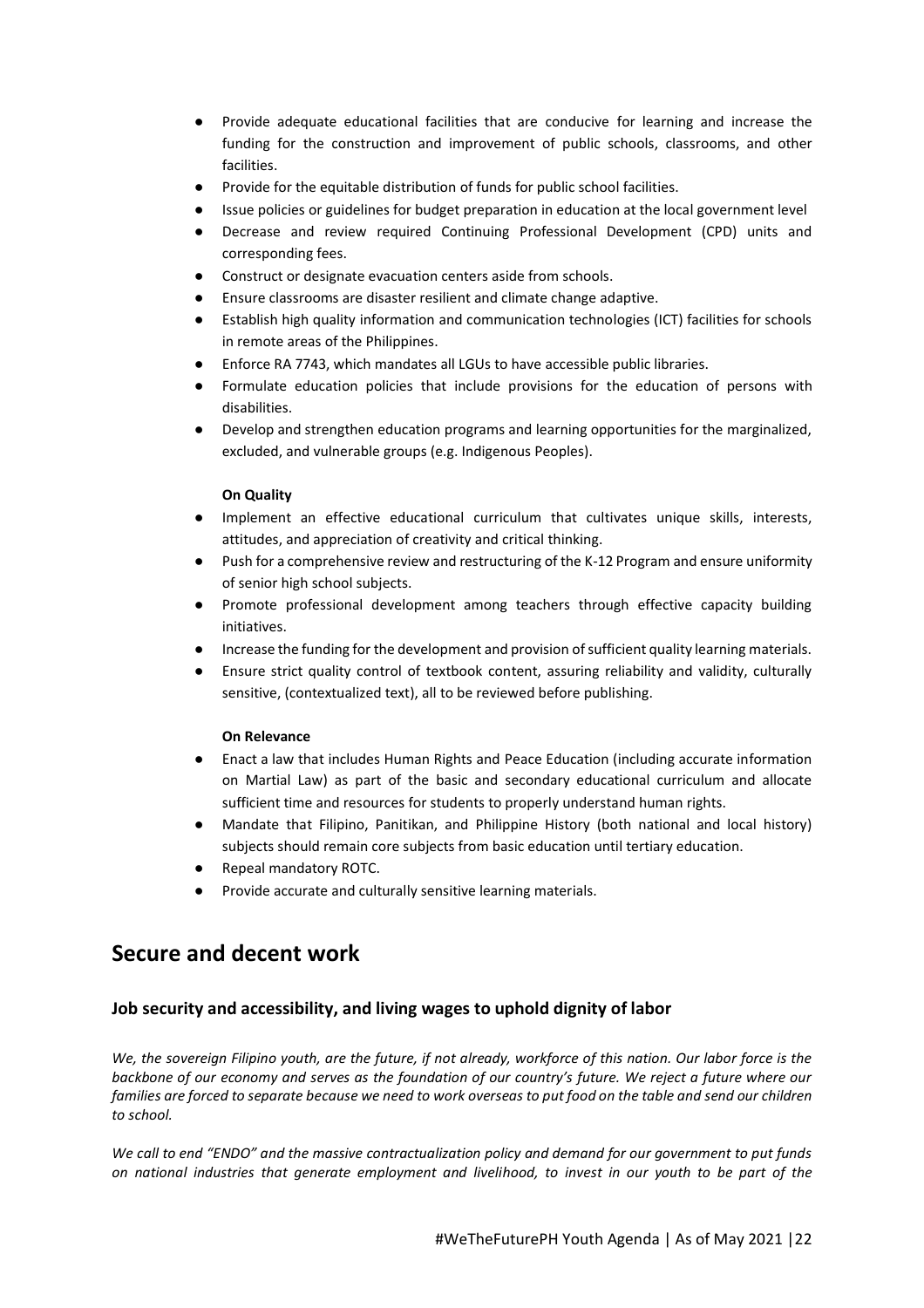*productive labor force, and to guarantee our future by providing adequate secure jobs with just compensation and benefits.*

- Develop and implement a sustainable employment generation program in the country that promotes workers' rights and is not anchored on a policy of labor liberalization through exportation of human labor.
- Enact the Security of Tenure law to end the practice of contractualization.
- Strengthen policies and programs that compel the public and private sector to regularize their employees.
- Compel companies dealing with seasonal and contracted services to regularize their employees as well as corporations availing such services.
- Regulate and protect human-export resourcing (OFWs).
- Abolish regional wage boards and replace with a new law implementing a national living wage.
- Enact the constitutionally mandated right of workers to a living wage and universal basic income.
- Scrap the cheap labor policy intended to attract foreign investors.
- Implement a policy on proper compensation and welfare for interns and volunteers.
- Introduce and recognize the rights of independent contractors, freelancers, etc.
- Ensure the continuity of employment for workers displaced by automation and other innovation on production.

#### **Social welfare and a safe work environment for workers**

*We, the sovereign Filipino youth, envisions a nation that prioritizes a healthy and safe environment of its working forces. The government should never neglect the safety and health of every Filipino who contributes to the country's economy. We stand together with the labor force in upholding the social welfare of Filipino workers, whether they are working within or outside the country.* 

- Enforce strict implementation of the labor laws for the social protection of workers.
- Implement the 50% overtime rate and one-month separation pay to protect workers from abuse.
- Provide workers with bigger pension and tax breaks.
- Ensure compliance of employers with Occupational Safety and Health (OSH) Law, particularly Sec. 13 which requires an OSH Committee with representatives from among the workers.
- Ensure rights and protection of migrant and overseas Filipino workers by full implementation of the Migrant Workers Act.
- Strengthen protection mechanism for OFWs such as the establishment of functional Migrant's desks.
- Assess the compliance of countries receiving Overseas Filipino Workers with the guarantees in the amended Migrant Workers Act.
- Assess and monitor the compliance of labor recruiters with existing laws and policies and heavily penalize illegal recruiters.
- Ensure security and safety of overseas Filipinos.
- Provide sufficient information and safety nets to OFWs prior to their travel.
- Enhance the capability of migrant-serving agencies and consular officers on crisis preparedness and contingency planning.
- Increase funds for repatriation of migrant workers and OFWs in distress as mandated by RA 8042 or the Magna Carta for Overseas Filipinos and Migrant Workers Act of 1995, amended by RA 10022.
- Increase funding for reintegration programs for people formerly deprived of liberty.
- Implement a mandatory mental health training for the Occupational Health Safety and Human Resource personnel in the workplace.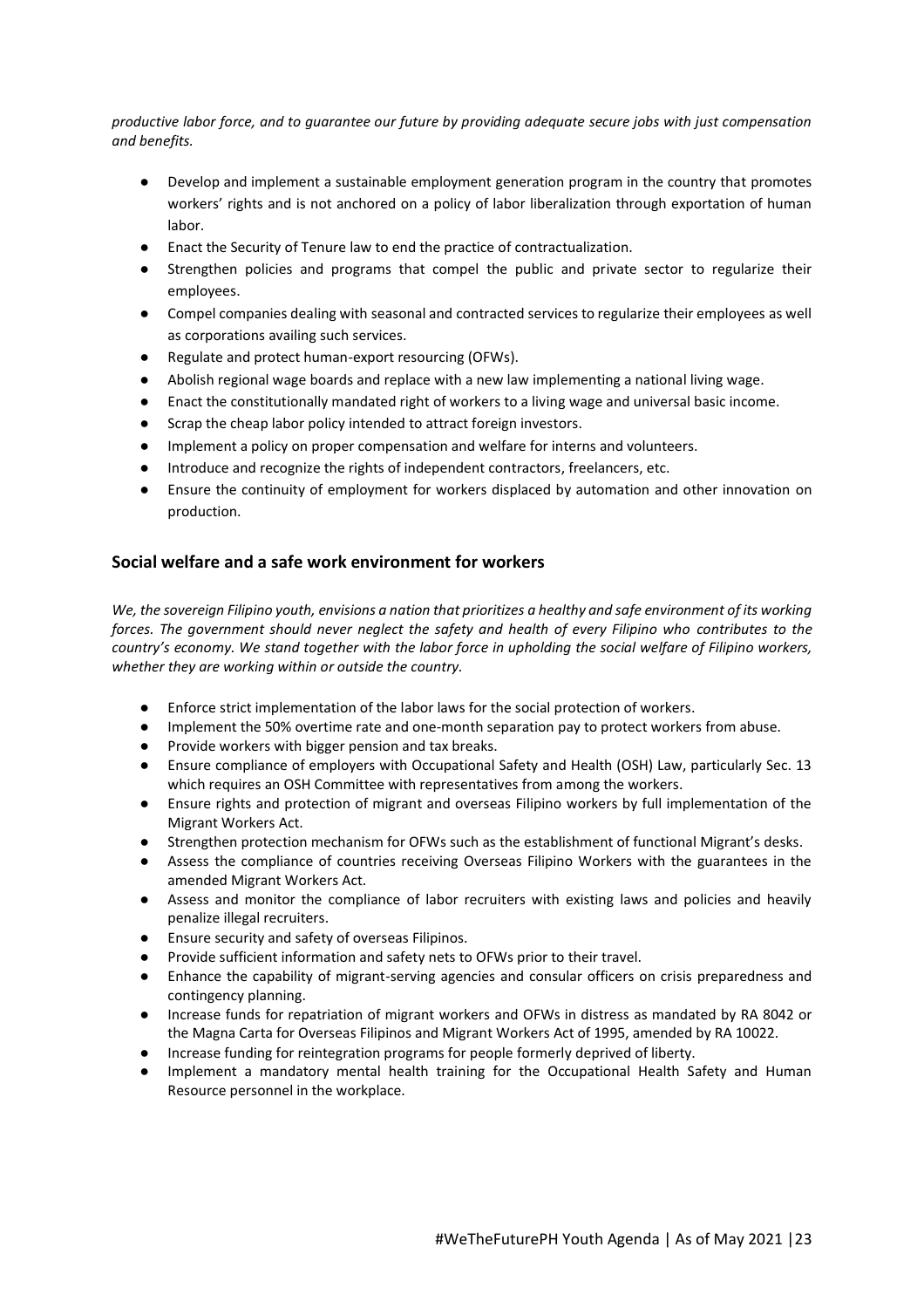# **KAPATIRAN**

*A united Filipino people that treats one another with respect, equality, solidarity, and acceptance of all.*

# **Arts and Culture**

### **Promotion of culture and heritage**

*We, the sovereign Filipino youth, pledge to preserve and promote Philippine culture and heritage. Our culture is the foundation of our identity as Filipinos. We call on the government to recognize the need to strengthen existing policies and push for programs that contribute in promoting our culture to the next generation.*

- Create, strengthen, and support local cultural offices and promote the creation of cultural mapping in government projects.
- Integrate cultural governance in Knowledge Development Centers (KDCs) and raise awareness of these centers to the public.
- Popularize the Schools for Living Tradition (SLT) to preserve skills and traditions in culture and heritage.
- Give indigenous peoples the autonomy to teach their living tradition and culture.
- Increase the funding and strengthen monitoring for conservation initiatives and enacting policies to prevent attempts to demolish cultural and historical land areas and buildings.
- Expand inclusive cultural structures as civic spaces for dialogue and cultural exchange nationwide such as hubs for cultural education, entertainment, and tourism.
- Popularize and localize Philippine culture through integration in basic, technical, vocational, and higher education systems.
- Institutionalize use of mother-language instruction by building the capacity of teachers on Mother Tongue-based Multilingual education and the development and production of traditional, graphic, and teacher-made materials in major languages.
- Repeal CHED Memo No. 20 to retain Filipino language and dialects and Philippine Literature subjects in tertiary education.
- Strengthen the understanding and appreciation on Philippine languages and dialects.
- Ensure proper implementation of RA 7104 or the Commission on the Filipino Language Act Section 14 to translate laws according to local language.

### **Culture-sensitive governance and development**

*We, the sovereign Filipino youth, advocate for the advancement of the local culture and art industry in the Philippines through a culture-sensitive governance in the country. We believe that building infrastructures and crafting policies together with local artists, who are the main contributors to the development of our culture and heritage, are the fundamental steps towards a country with culture-sensitive governance*

- Allocate a certain percentage of the budget for the conducting of needs assessments, consultations with local artists, towards the establishment of cultural infrastructure establishment of cultural infrastructure which shall include but not limited to people, technology, cultural collections, buildings, public art and parks.
- Establish Local Culture and Arts Councils and allocate Funding to establish offices for culture and arts in LGUs, with a mandate to protect and promote local cultural heritage and the arts.
- Establish and strengthen local ordinances on green spaces.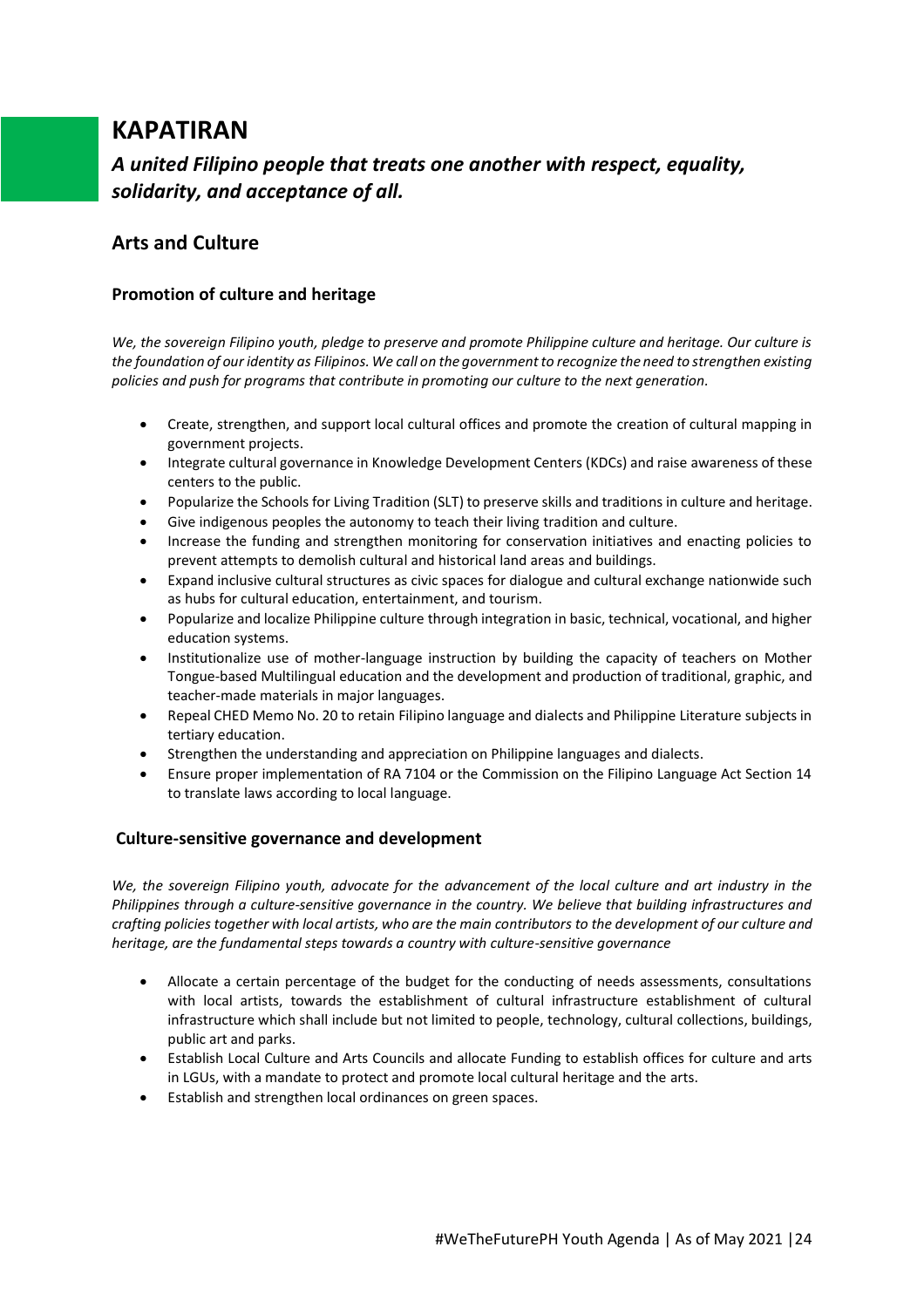# **Empowered Filipino creativity as a tool for cohesion and driving force for culture-based industry and creative economy**

*We, the sovereign Filipino youth, invoke our creativity as our contribution to national development. We believe that every Filipino, when provided with resources and educated with relevant knowledge, can maximize their own creativity which can serve as an instrument for the emergence of a culture-based industry and creative economy in the Philippines.*

- Mainstream art appreciation education through the government-initiated efforts including, but not limited to, seminars and workshops for all.
- Stimulate greater government and corporate support of culture and the arts that directly reaches artists and cultural workers by providing incentives for private support through tax deductible donations.
- Promote the creative industries as a reputable, high achievement, and high aspiration sector.
- Introduce creative entrepreneurship and management in the tertiary and higher education sector.
- Strengthen and enact art laws such as RA 8293: An Act Prescribing the Intellectual Property Code to support the creative economy and uphold artists' rights.

# **Equality and Social Protection**

*We, the sovereign Filipino youth, shall reclaim our humanity and dignity as human beings. Every Filipino regardless of their identity, gender, language, social status and self-expression — should be respected, and be treated as equal and able members of the society. We shall not allow the normalization of any form of discrimination and violence to thrive in our country.*

*We, the sovereign Filipino youth, shall dismantle the barriers of political colors, regions, social status, religion, sex, language, ideology, and generations that have fragmented our nation. We shall rise against the worsening social divides through radical empathy and uphold our innate Filipino value of 'pakikipagkapwa'.* 

*We, the sovereign Filipino youth, are one with the Filipino people - from the most ancient of roots to the youngest of its fruits, either we live and thrive together or not at all. We stand in solidarity against discrimination and cancelling out of others who are not like us, who have different beliefs, practices and culture.*

*We, the sovereign Filipino youth, fight to uphold the rights, freedoms and dignity of the marginalized sectors of our society.*

*We fight for our Indigenous Peoples: Let their lands and cultures be free from the violent greed of men and aggression of development. We fight for our Farmers: They who till and cultivate the land to provide our food must not suffer hunger and violence. We fight for our Workers: They who turn the gears of our industries to produce the goods and services we consume must have decent wages to afford the same products and services of their toils. We fight for the Poor. Those who suffer extreme poverty in the midst of plenty remain marginalized in the midst of democracy. Justice and the economy should not be elite property. It must be accessible and equitable for all. We fight against gender discrimination and violence. Women and people with diverse SOGIE are long tied in the cords of discrimination, violence and stigma because of who they are. We bravely stand in solidarity with their struggle for justice, acceptance, and equality. It is our duty, with our diversity as youth, to create a safe country that upholds and protects the rights of women and people with diverse SOGIE.*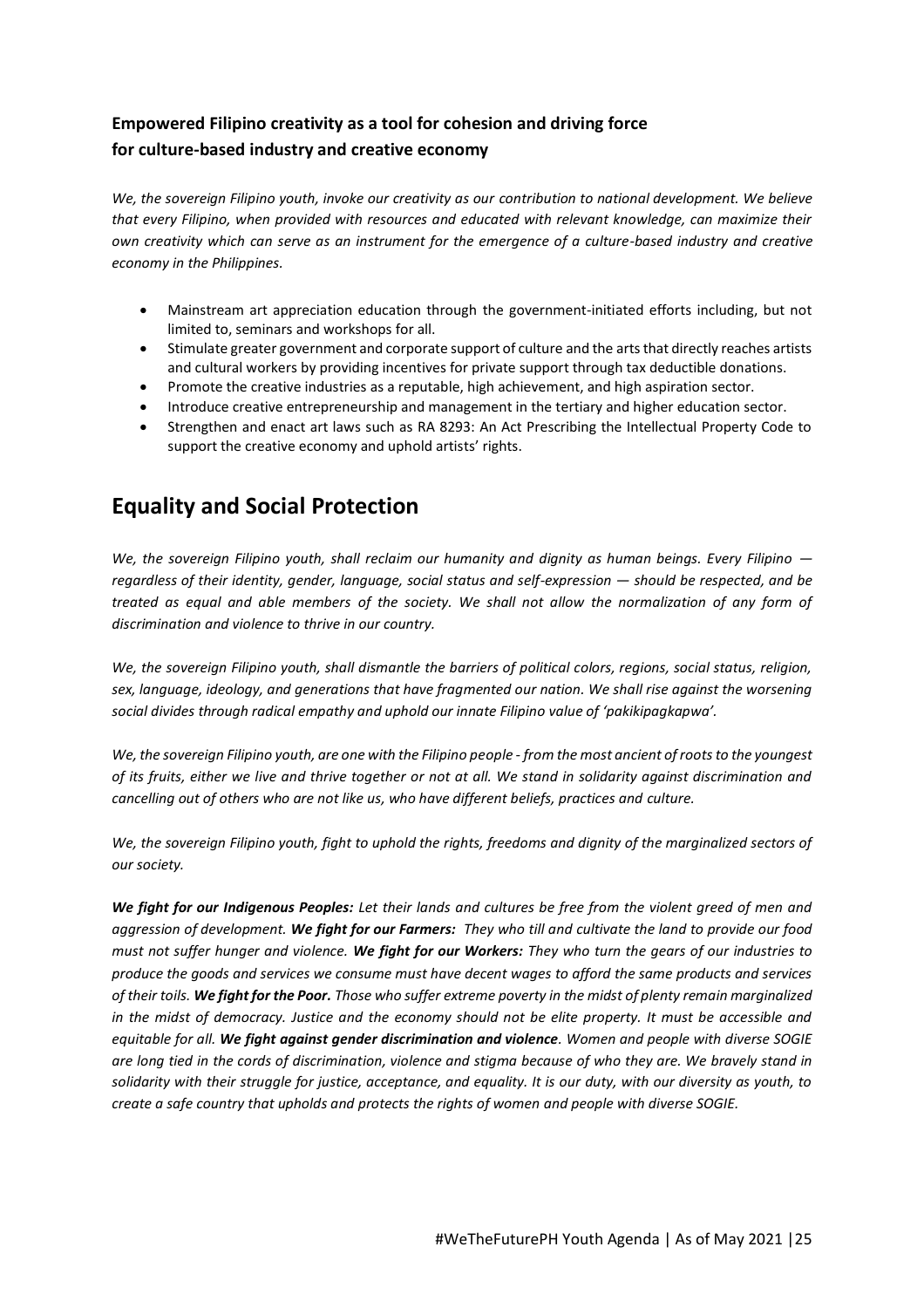*We, the sovereign Filipino youth, shall overcome the stereotyping and misconception of the youth as apathetic. We persist and pursue everyday actions that shall create ripples of change in our homes, schools, communities, and workplaces, within our families, friends and peers, online and offline.* 

*We, the sovereign Filipino youth, shall defeat the attacks that strike the core of our humanity. We refuse to be bred as a generation that permits violence and intolerance as a way of life. We pledge to be warriors for solidarity, to be defenders of freedom, to be champions for equality and acceptance.* 

#### **Identity, rights, and freedoms are equally recognized, protected and enjoyed**

#### **Workers**

- $\circ$  Amend the Labor Code to strengthen the right to strike, and the right to form trade unions.
- o Protect workers' rights to form and join labor unions and enact a Magna Carta for unionism.
- o Ensure the right of workers to collective bargaining agreement.
- o Remove restrictions that suppress workers' right to strike such as assumption of jurisdiction,
- o and free egress-ingress.
- o Make mandatory the formation of national unions in strategic line industries such as transportation, communication, and services.
- o Enact the Freelancers Protection Act.

#### **Farmers and Fisher folks**

- o Promote for the creation of a Magna Carta for Young Farmers.
- $\circ$  Implement a genuine agrarian program that will distribute for free or without amortization agricultural lands to landless farmers and agricultural workers.
- o Ensure that all assets and benefits emanating from the coconut levy are given to Coconut farmers and farm workers.
- o Provide small farmers and fisherfolks easy access to affordable loans.
- o Ensure and protect land tenure security of agrarian reform beneficiaries.
- o Fast-track resolution of agrarian-related cases.
- o Protect farmers against any form of intimidation, harassment, abuse, and red-tagging.
- $\circ$  Strengthen the farmers cooperatives that will educate and capacitate their members and farming communities.

#### **Teachers**

- o Promote and improve the working conditions of public school teachers and other school personnel.
- $\circ$  Ensure that the physical and emotional environments of teachers are conducive to learning and teaching.
- o Increase the salaries and allowances of public school teachers.
- o Enact a Magna Carta for Private School Teachers and Employees to ensure that they receive the same salary and benefits as their counterparts in public schools.
- o Hire non-teaching personnel to take on additional especially administrative tasks.
- o Prohibit the contractualization of teachers. (Private-regulatory agencies state that underboard should not be hired.)
- o Ensure rights of teachers to organize and form strong and independent unions.
- o Prohibit random mandatory drug-testing among teachers and other school personnel.
- o Implement Mental Health Act Section 23 and 24 which integrates and promotes mental health in educational institutions.
- o Protect members of unions from profiling, red-tagging, and disclosure of their personal information.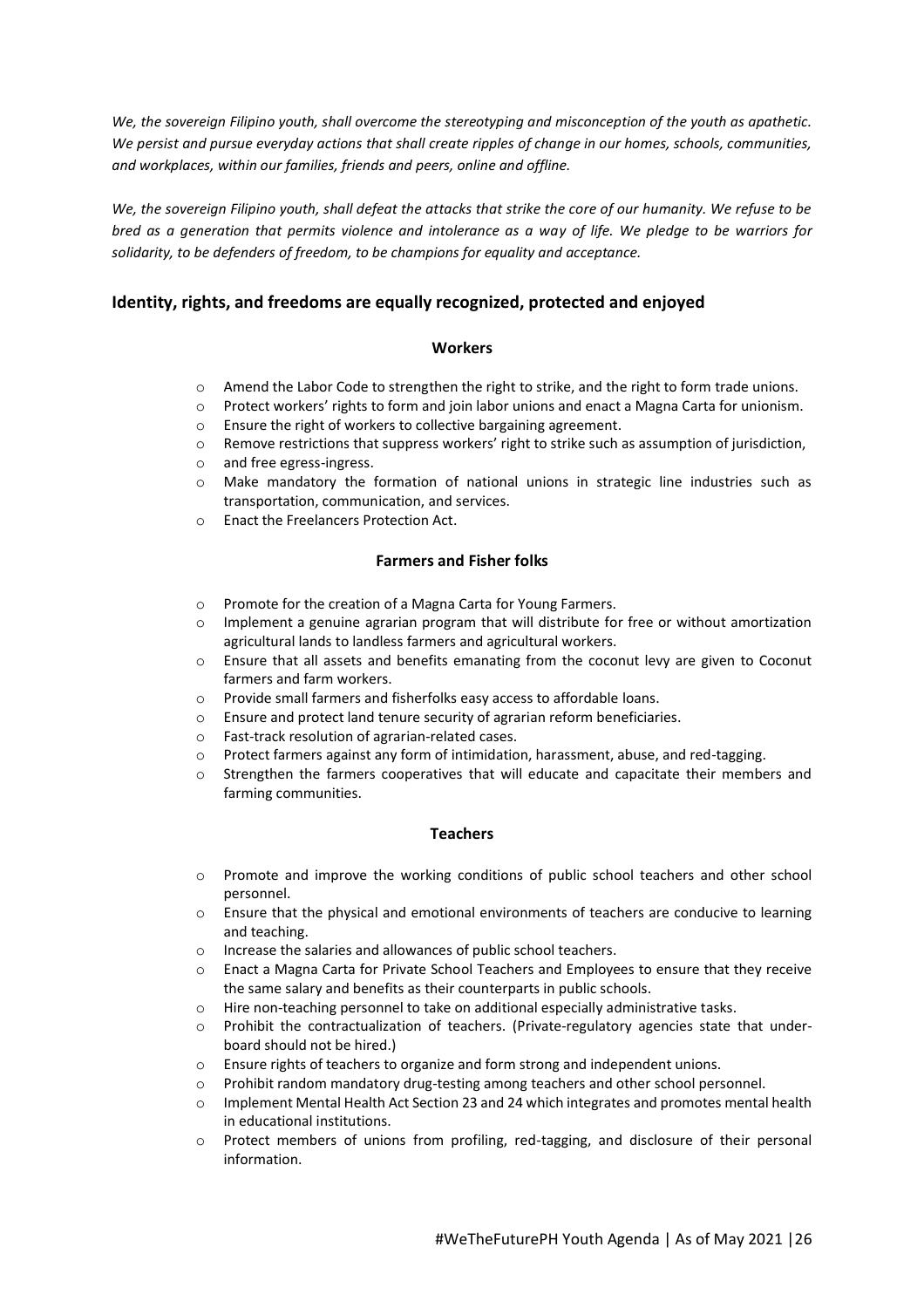#### **Urban and Rural Poor**

- $\circ$  Ensure rightful and fair dialogue regarding entities for demolition involving infrastructure projects and the affected urban poor living in danger areas.
- $\circ$  Protect citizens from unjust evictions from their homes and enact a law that would criminalize illegal demolitions.
- $\circ$  Improve relocation sites with proper housing and utilities and access to a means of livelihood.
- o Provide funding of urban poor livelihood programs and projects.
- $\circ$  Improve linkages with concerned government agencies for urban poor access to quality health services, proper education, free legal counselling, and basic facilities like water, electricity.
- o Provide on-site, in-city, near-city resettlement programs for informal settler families (ISFs).

#### **Indigenous Peoples**

- o Recognize the right to self-determination of Indigenous Peoples.
- o Amend problematic provisions of the Indigenous People's Rights Act.
- $\circ$  Ensure respect and protection of indigenous peoples particularly in assertion of the right to ancestral domain by adoption or strengthening of just and appropriate policies and/or legal instruments at the national level.
- o Oppose development projects that encroach upon ancestral domains.
- $\circ$  Recognize that the ancestral lands of indigenous peoples and their communities should be protected from activities that are environmentally unsound or that the indigenous people concerned consider to be socially and culturally inappropriate.
- o Recognize and understand indigenous peoples' values, traditional knowledge and resource management practices with a view to promoting environmentally sound development.
- $\circ$  Conduct a participatory evaluation which will look into how the policies and programs of various agencies working on education and culture are anchored on indigenous learning and knowledge systems, traditional knowledge, indigenous cultures and values and indigenous worldviews and respect for the rights of indigenous peoples to self-determination and culture.
- o Ensure genuine representation and instill reforms in the National Commission on Indigenous Peoples to better perform its role and mandate.
- o Improve process of registration of land titles of IP's ancestral lands.
- o Provide sufficient funds for schools for indigenous peoples.
- o Develop and establish a special curriculum intended for indigenous peoples.
- o Stop penalizing home birthing in IP communities.
- o Provide access to free and quality health care services.

#### **Women**

- o Repeal Revised Penal Code provision on adultery and concubinage.
- o Promote and accelerate women's political participation and representation in elective positions through the adoption of a gender quota and other temporary special measures.
- $\circ$  Strengthen law enforcement and protection against sexual offenses to women and expand the Anti-Sexual Harassment Law.
- o Amend the Family Code of the Philippines to address inequality between spouses and ensure women's equal rights to marriage and family relations.
- o Amend the Family Code provision on Legal Separation making violence and abusive conduct as grounds for legal separation and the recognition of sexual abuse.
- o Amend Revised Penal Code on Prostitution and White Slave Trade to provide legal protection and support for its victims and shifting the criminal liability to those who exploit people in prostitution.
- o Repeal Article 247 of the Revised Penal Code, which exempts a spouse/parent who inflicts serious harm or death upon the other spouse/minor daughter caught having sexual intercourse with another person.
- o Push for the enactment of Divorce Law.
- Ensure women's equal access to education and work.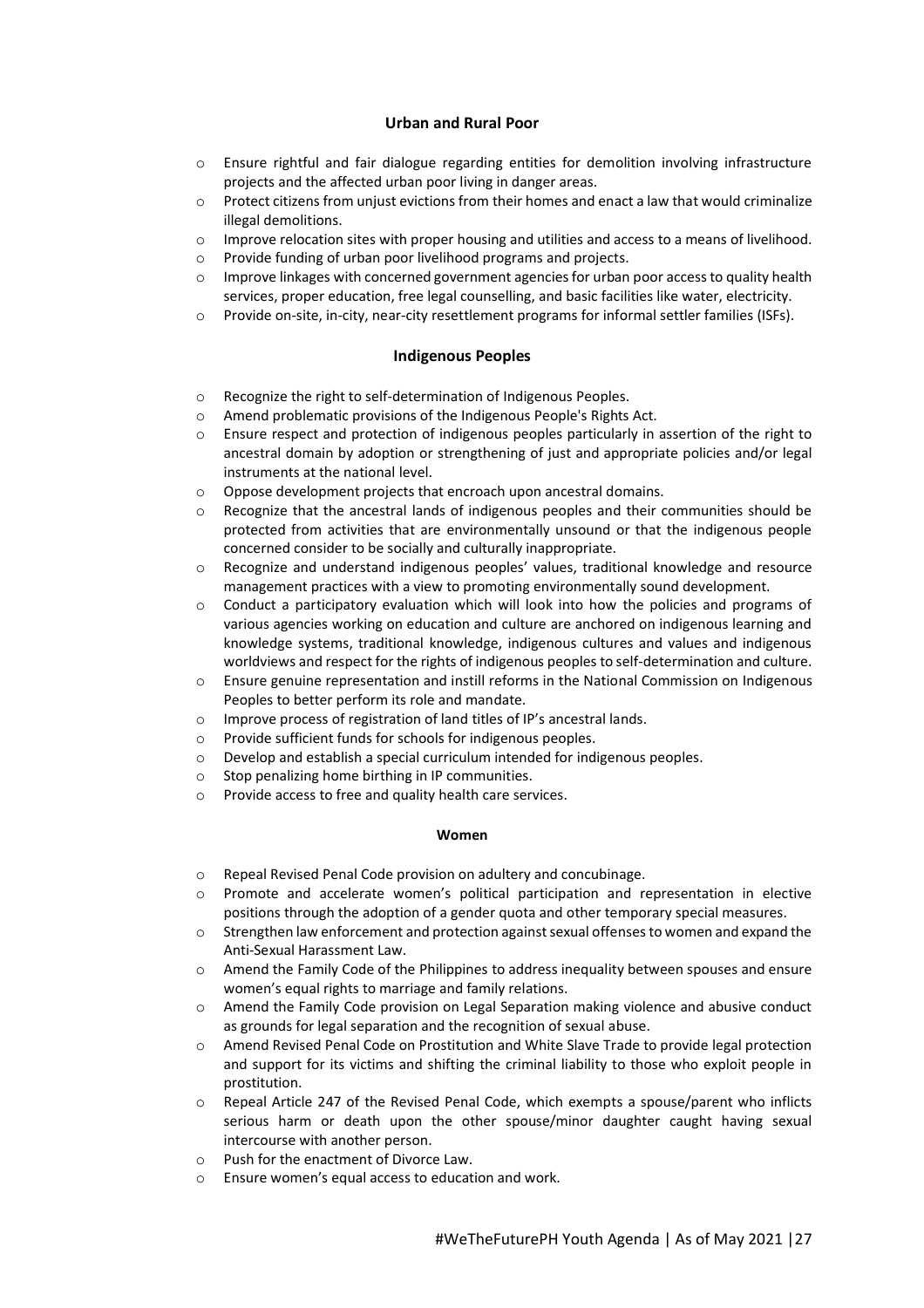- o Strictly enforce full implementation of the RH Law including adequate budget allocation.
- o Implement a fully functional women's desk.
- o Support and improve women's equal access to agricultural information and training, and ensure that mitigation and adaptation strategies to climate change meet the needs of women as well as men.
- o Expand HIV services available to the LGBT+ community and women.
- $\circ$  Enact laws and institute reforms that would ensure access and equal representation of women in all decision and policy-making bodies of government and other fields of endeavor.
- o Establish Gender and Development offices in public and private institutions.
- o Pass the Prevention of Adolescent Pregnancy Act.

#### **LGBTQI+**

- o Certify as urgent the passage of the SOGIE Equality Bill that recognizes and protects the rights of all regardless of sexual orientation.
- o Enact Anti-Discrimination ordinances at the local and national levels.
- o Include gender representation in peace talks and other public consultations.
- o Enforce policies and programs that prevent misogyny.
- o Institutionalize SOGIE education in schools, and in public and private institutions.
- $\circ$  Uphold and assert the DepEd order No. 32 series of 2017 (Gender-responsive education policy) to protect students of public and private elementary, junior and senior high schools from discriminatory policies such as mandatory uniform and haircut policies.
- o All establishments must provide gender-neutral restrooms where transgender and gendernon-conforming people are allowed to use whichever they feel comfortable.
- o Legislate a law that recognizes the right of transgender and non-conforming people on asserting their gender identity through changing their legal gender.
- o Strengthen and protect LGBTQIA+ community from mandatory HIV-AIDS testing and public disclosure of their HIV status.
- o Penalize institutions and employers that discriminate against employees based on their SOGIE.
- $\circ$  Grant same-sex couples the same adoption and custody rights as heterosexual couples enjoy.
- o Allow the legalization of same-sex civil union and amend the Family Code to allow same-sex marriage.
- $\circ$  Ensure proper representation of the members of the LGBTQ+ community in the media by avoiding stereotypical depiction of them.

#### **Youth**

- o Enact comprehensive legislation to protect and promote student's rights and welfare.
- o Strengthen the implementation of the Anti-Hazing Law.
- o Intensify the DepEd campaign for schools to be peace zones.
- o Demilitarize schools occupied by the military.
- o Ensure proper and genuine implementation of the free education.
- o Institutionalize and enact genuine reforms in the Sangguniang Kabataan.
- o Amend Senate Bill 0172 to expand the Abot-Alam Program Act of 2016 to make it more comprehensive.
- o Enact a bill creating mobile classrooms in the rural areas.
- $\circ$  Strengthen youth participation in community and youth development activities, such as in planning, implementing, monitoring and evaluating youth programs and projects.
- o Integrate the youth agenda and concerns in local and national development plans.
- o Prevent mandatory drug-testing among the youth.
- o Strengthen the implementation of Mental Health Law to include, HIV Policies Act, and Reproductive Health Act on youth.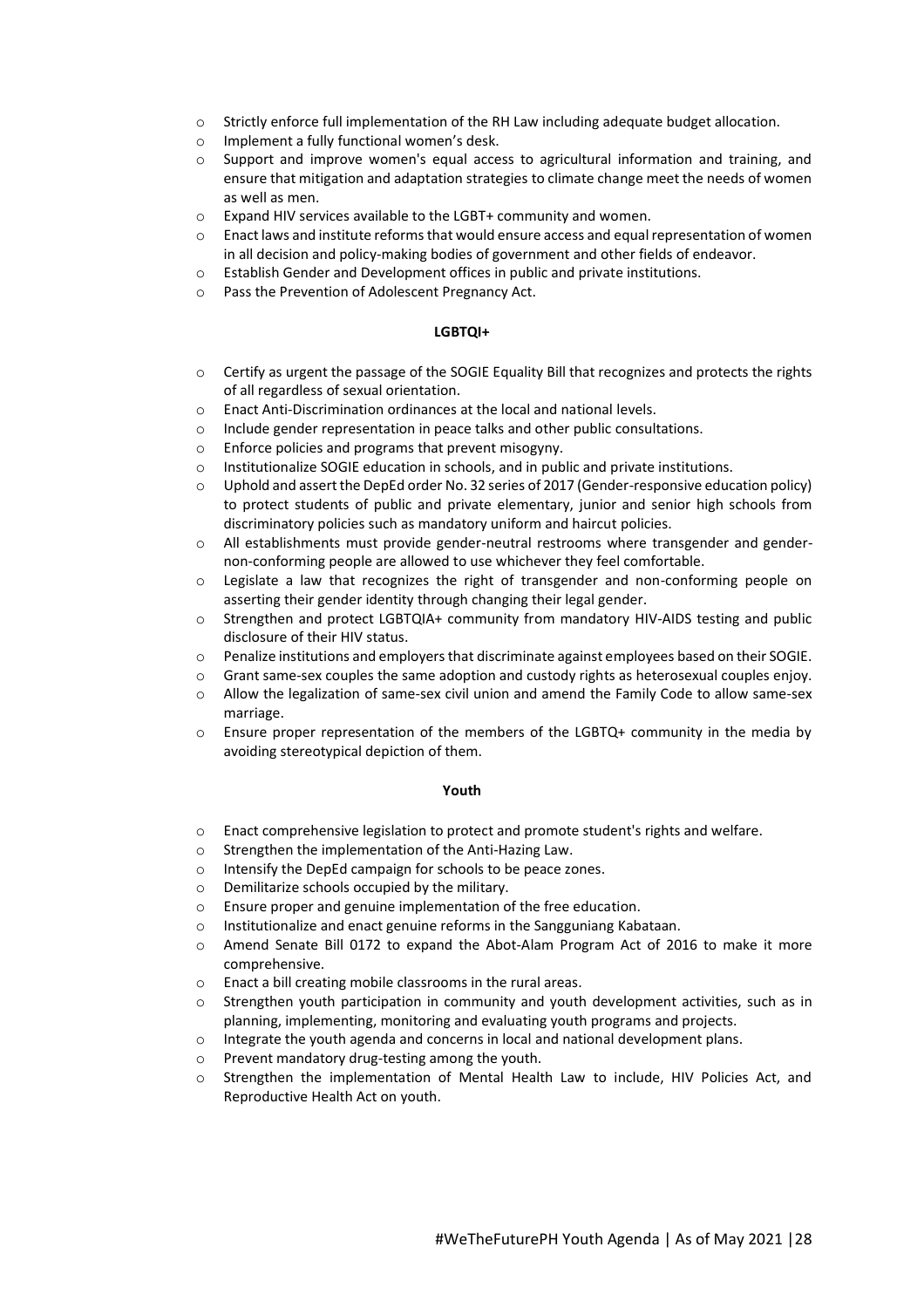#### **Artists and Cultural Workers**

- o Strengthen the implementation of the Act Providing for the Welfare Protection of Artists and Cultural Workers.
- $\circ$  Protect and promote the rights of artists and cultural workers (e.g., conservationists) to be considered as persons actually engaged in cultural work and to benefit from all legal, social and economic advantages pertaining to the status of workers.
- $\circ$  Spread nationwide awareness on the provisions of RA 10066 (National Cultural Act Heritage Act of 2009) to ensure the benefits and incentives of artists and cultural workers.
- $\circ$  Ensure that cultural workers and artists receive just compensation and benefits.
- o Amend and strengthen the implementation of the RA 8293 (Intellectual Property) to protect the intellectual property rights of artists and cultural workers.

### **Protection from abuse, exploitation, and all forms of violence**

- Implement programs, policies and mechanisms to ensure safe spaces for women, LGBT+, children, and PWDs.
- Prevent and prosecute every form of gender-based discrimination and violence.
- Ensure full implementation of VAWC.
- Amend the Anti-Rape Law, pursuant to the CEDAW recommendation to capitalize "lack of consent" on the part of the victim as an element of the crime, instead of the element of "just force, threat or intimidation."
- Push for progressive amendments in the current anti-rape law, such as the equalization of legal protection for both boy and girl child victims and the removal of the forgiveness clause in cases of marital rape.
- Prevent hate crimes and prosecute perpetrators.
- Ensure responsible reporting of suicide cases in both traditional and digital media.
- Strengthen cyber security through capacity and capability building of the organization and personnel; campaign and public awareness; implementation of strong laws, policies and regulations; and creation of cyber-forensic laboratories in different regions.

### **Protection of communities in conflict-affected or vulnerable areas**

- Provide sustainable rehabilitation and resettlement assistance to internally displaced persons in conflict areas.
- Ensure free and safe passage of humanitarian assistance to displaced communities from their homes due to human-made and natural calamities.
- Ensure that displaced families returning to their homes have their land and property restituted and implement effective mechanisms for resolving land disputes.
- Ensure that the rights of the IP communities are protected from exploitation and violence perpetrated by the military and paramilitary personnel.

### **Protection of people in vulnerable situations**

#### **Children**

- o Ensure implementation of free, efficient and effective birth registration for all children.
- o Maintain 15 years old as minimum age of criminal responsibility.
- o Fully implement the Juvenile Justice Law regarding protection of the rights of children in conflict with the law (CICL) and children at risk (CAR).
- o Strictly enforce policies against child labor.
- o Properly implement and monitor RA 9231 ("Special Protection of Children Against Child Abuse, Exploitation and Discrimination Act") and ensure child workers' education are not compromised.
- $\circ$  Raise the age to determine statutory rape in the Philippines from 12 to at least 16 years old.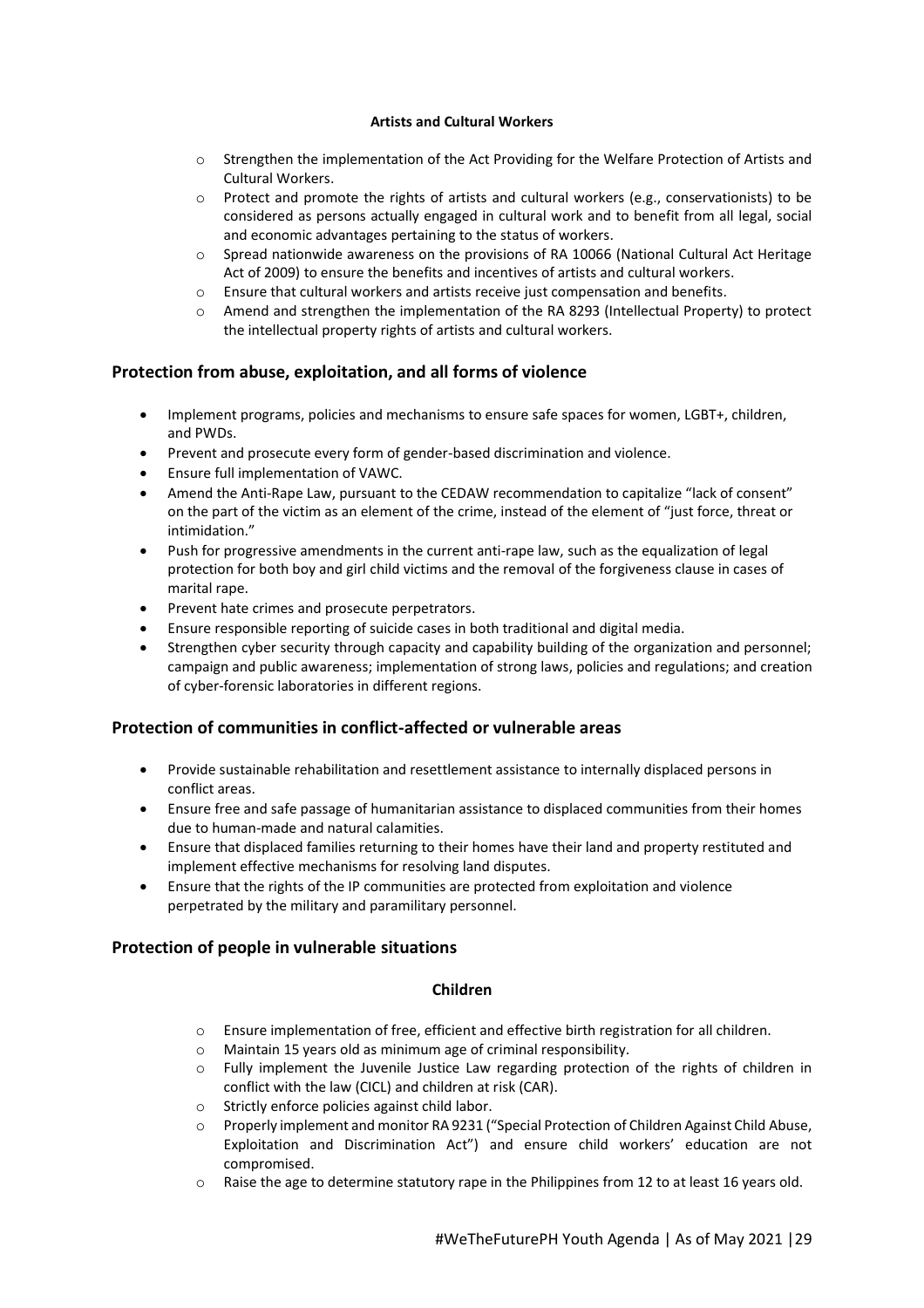- o Enact the Positive Discipline Law and ban all forms of corporal punishment of children.
- o Enforce laws and policies to end child, early and forced marriage.
- o Ensure inclusive education for differently abled children.
- $\circ$  Strengthen education and prevention efforts on human trafficking and online sexual exploitation and abuse of children.

#### **Persons with Disabilities**

- o Put in place a conducive physical environment to ensure accessibility to public transportation.
- o Provide auxiliary support services.
- o Standardize measures to ensure safety and inclusion of PWD concerns in DRRM
- o Review and amend existing accessibility laws and policies.
- o Ensure an education system that is inclusive to the needs of PWDs.
- o Create a standardized logo that recognizes disability as not only found physically.

#### **Senior Citizens**

- o Instill measures and policies for voluntary retirement.
- o Enforce a pension program that is adjusted to the needs of times.
- o Expand available services for senior citizens.
- o Increase and ensure implementation of a universal social pension program and livelihood opportunities for senior citizens.
- o Enact aged care law to set out rules for a government-funded aged care.

Amidst adversity, we, the sovereign Filipino youth, stand together to brave the challenges of our generation and our future*.*

We, the youth of this generation, are in the penumbra of history. We chose to step out of the shadows and seek the light. We welcome our tempestuous awakening.

We, the youth, shall never surrender our future. Our collective courage shall wield a Philippines that we want, that we deserve and that we will fight for, together.

We, the youth, will wield a future of this nation where rights and freedoms are upheld, guaranteed and protected, where democracy works to benefit the lives of the people, and citizens are empowered to contribute to building a better world.

We are the youth. We are the future.